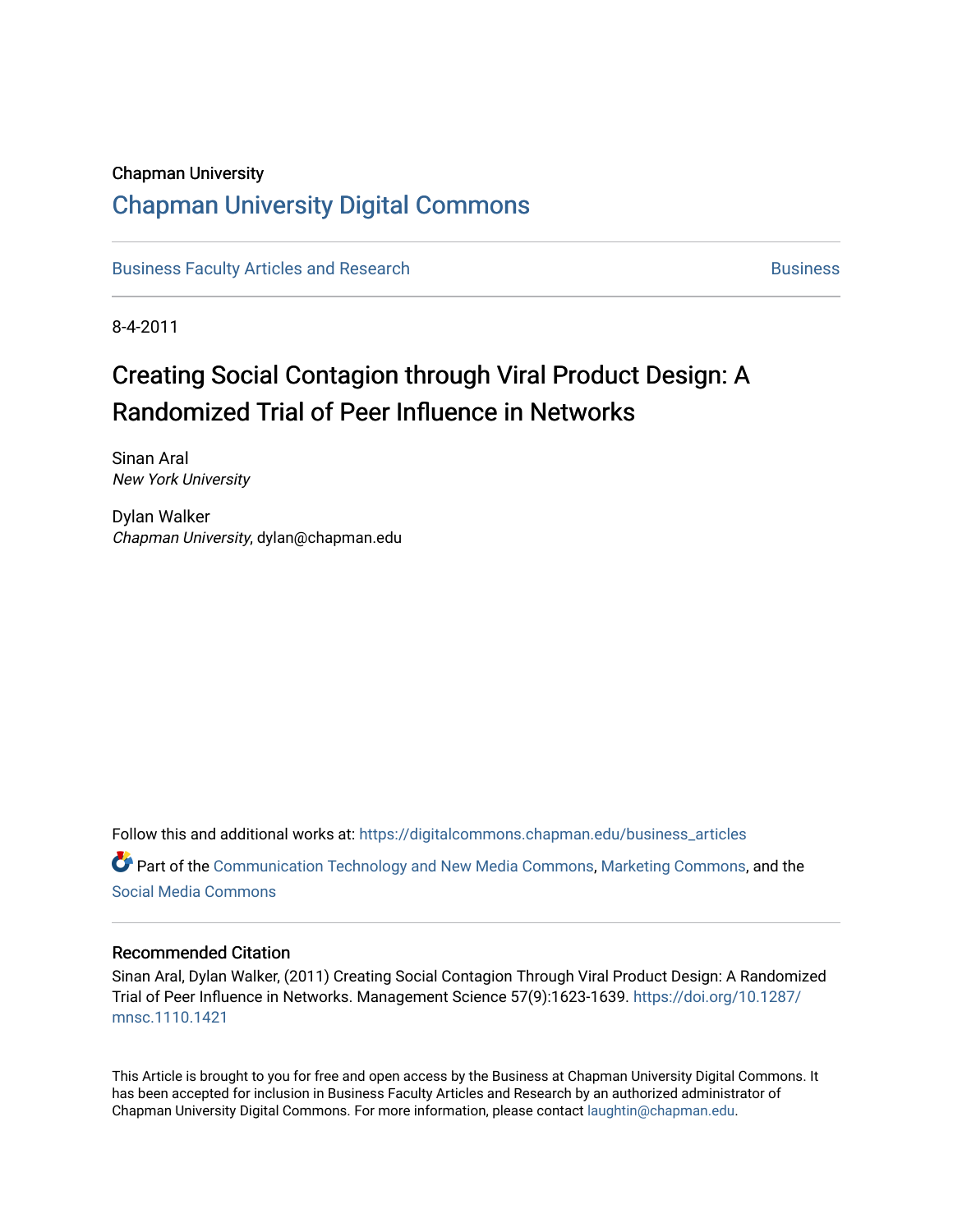# Creating Social Contagion through Viral Product Design: A Randomized Trial of Peer Influence in Networks

# **Comments**

This is a pre-copy-editing, author-produced PDF of an article accepted for publication in Management Science, volume 58, issue 9, in 2011 following peer review. This article may not exactly replicate the final published version. The definitive publisher-authenticated version is available online at [https://doi.org/](https://doi.org/10.1287/mnsc.1110.1421) [10.1287/mnsc.1110.1421](https://doi.org/10.1287/mnsc.1110.1421)

An earlier version of this paper was also presented at the 31st International Conference on Information Systems in 2010. [https://aisel.aisnet.org/icis2010\\_submissions/44](https://aisel.aisnet.org/icis2010_submissions/44)

Copyright INFORMS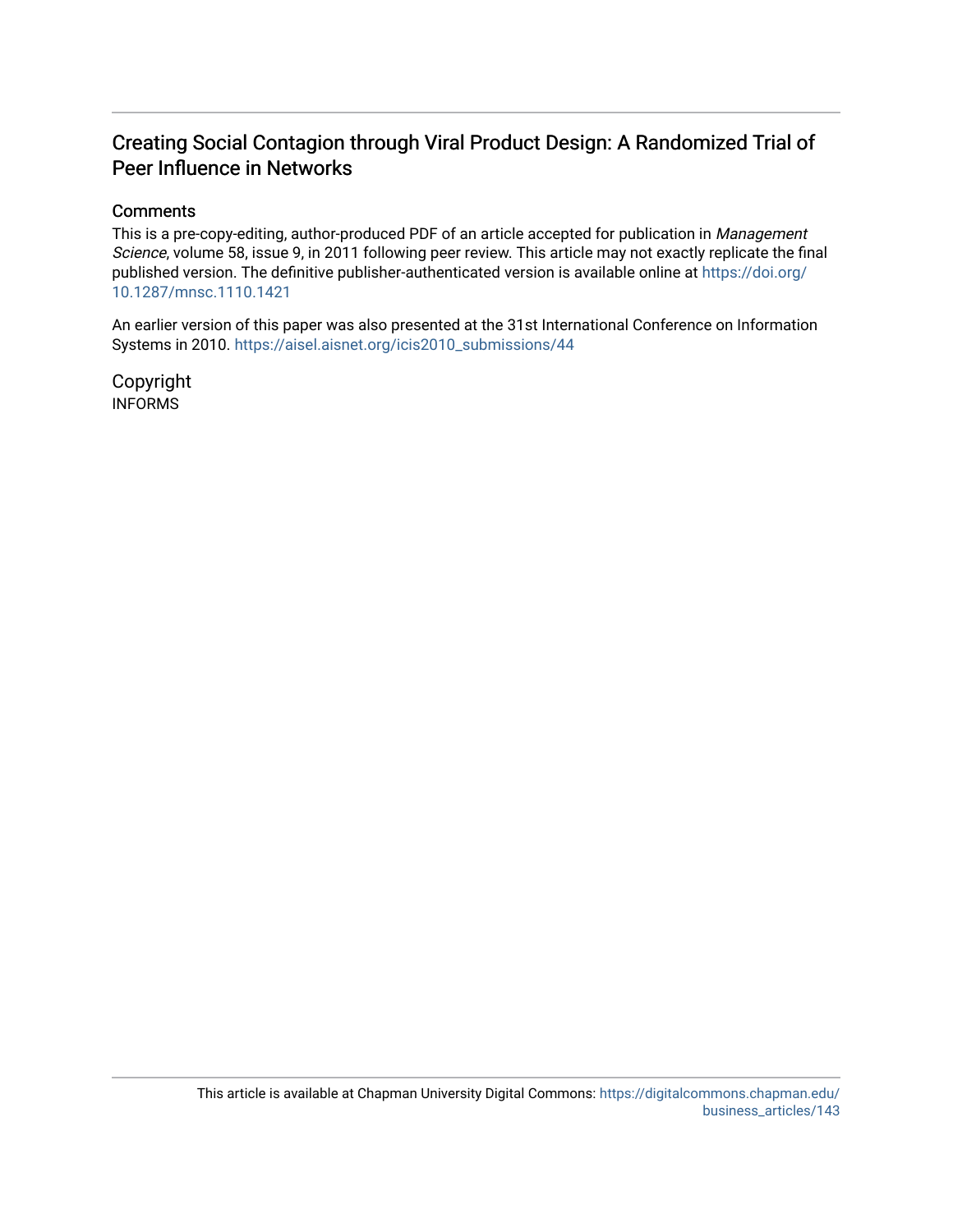# **Creating Social Contagion through Viral Product Design: A Randomized Trial of Peer Influence in Networks**

Sinan Aral NYU Stern School of Business & MIT, 44 West  $4<sup>th</sup>$  Street, Room 8-81, New York, NY 10012. sinan@stern.nyu.edu

Dylan Walker

NYU Stern School of Business, 44 West 4<sup>th</sup> Street Room: 8-80, New York, NY 10012 dwalker@stern.nyu.edu

We examine how firms can create word-of-mouth peer influence and social contagion by designing viral features into their products and marketing campaigns. Word-of-mouth (WOM) is generally considered to be more effective at promoting product contagion when it is personalized and active. Unfortunately, the relative effectiveness of different viral features has not been quantified, nor has their effectiveness been definitively established, largely because of difficulties surrounding econometric identification of endogenous peer effects. We therefore designed a randomized field experiment on a popular social networking website to test the effectiveness of a range of viral messaging capabilities in creating peer influence and social contagion among the 1.4 million friends of 9,687 experimental users. Overall, we find that viral product design features can indeed generate econometrically identifiable peer influence and social contagion effects. More surprisingly, we find that passive-broadcast viral messaging generates a 246% increase in local peer influence and social contagion effects, while adding active-personalized viral messaging only generates an additional 98% increase in contagion. Although active-personalized messaging is more effective in encouraging adoption per message and is correlated with more user engagement and sustained product use, passivebroadcast messaging is used more often enough to eclipse those benefits, generating more total peer adoption in the network. In addition to estimating the effects of viral product design on social contagion and product diffusion, our work also provides a model for how randomized trials can be used to identify peer influence effects in networks.

*Key words*: Peer Influence, Social Contagion, Social Networks, Viral Marketing, Information Systems, Randomized Experiment. **\_\_\_\_\_\_\_\_\_\_\_\_\_\_\_\_\_\_\_\_\_\_\_\_\_\_\_\_\_\_\_\_\_\_\_\_\_\_\_\_\_\_\_\_\_\_\_\_\_\_\_\_\_\_\_\_\_\_\_\_\_\_\_\_\_\_\_\_\_\_\_\_\_\_\_\_\_\_\_\_\_\_\_\_\_\_\_\_\_\_\_\_\_\_\_\_** 

Forthcoming in *Management Science*

*This Draft: November, 2010* 

\* We are grateful to Erik Brynjolfsson, Haim Mendelson, Markus Mobius, Lev Muchnik, Foster Provost, Hal Varian and seminar participants at the National Bureau of Economic Research, the Workshop on Information Systems Economics, Laval, MIT Sloan, Northeastern, NYU Stern, and Wharton for invaluable discussions. Sinan Aral acknowledges generous financial support from Microsoft, the National Science Foundation (CAREER Award 0953832), IBM and the Institute for Innovation and Information Productivity.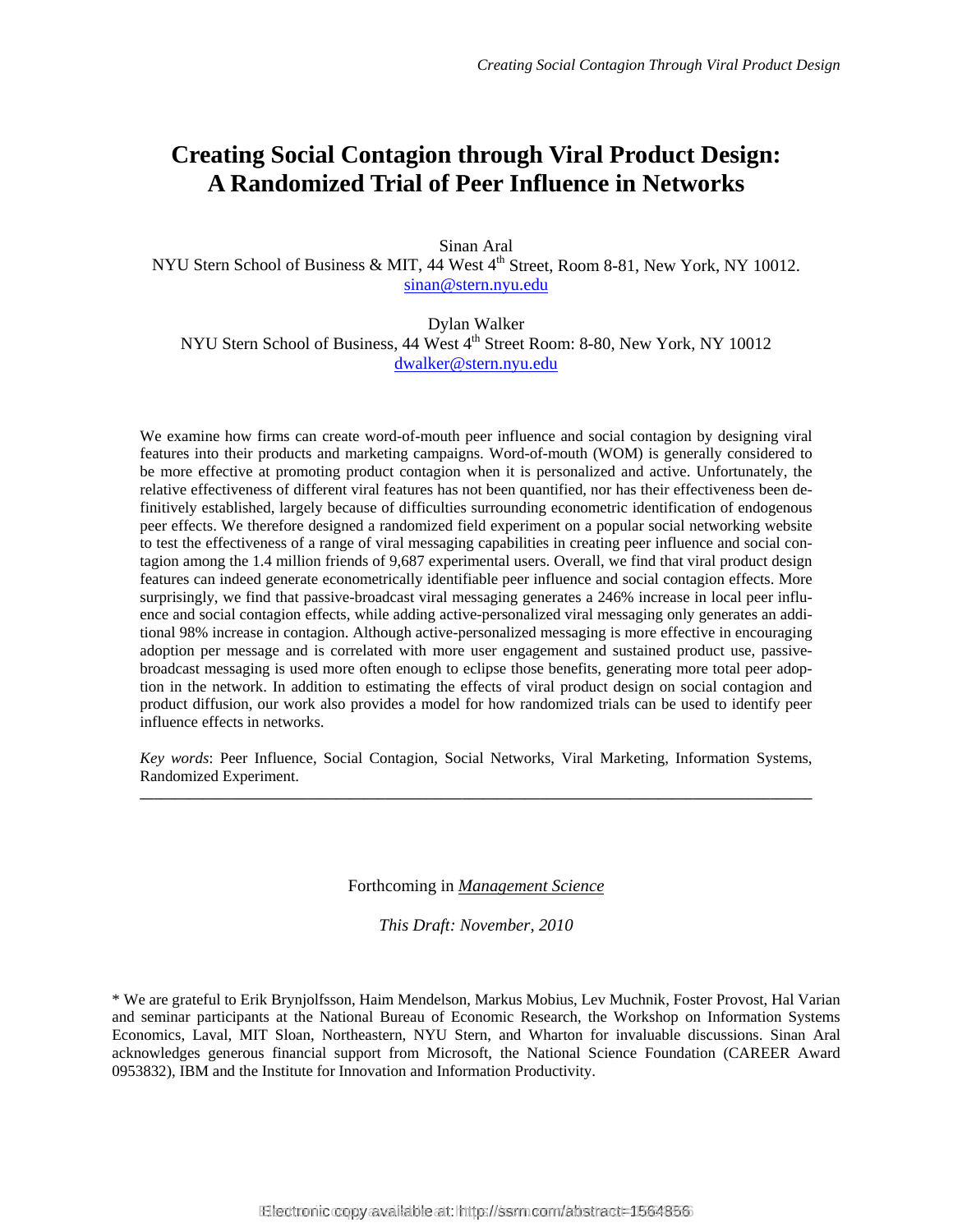#### **1. Introduction**

 $\overline{a}$ 

 It is widely believed that social contagion and word-of-mouth (WOM) "buzz" about products drive product adoption and sales, and firms increasingly rely on "network" and "viral" marketing strategies (Hill et al 2006, Manchanda et al 2008, Nam et al 2010). Yet, two subjects central to the success of viral marketing efforts have been largely neglected in the WOM literature – the effectiveness of different *viral product design* strategies and *econometric identification of peer influence effects*. In order to address both topics we conducted a large-scale randomized field experiment to test the effectiveness of different viral product features in creating peer influence and social contagion in new product diffusion.

Viral product design – the process of explicitly engineering products so they are more likely to be shared amongst peers – has existed at least since the first chain letter was sent in 1888.<sup>1</sup> Today, products regularly use IT enabled features like automated broadcast notifications and personalized invitations to spread product awareness. Yet, although viral features have become more sophisticated and a central part of the design of products and marketing campaigns, there is almost no empirical evidence on the effectiveness of such features in generating social contagion and product adoption. We therefore investigate two basic questions: Can firms add viral features to products so they are more likely to be shared amongst peers? If so, which viral features are most effective in inducing WOM and peer-to-peer influence in product adoption?

Unfortunately, evaluating the effects of viral product design features is difficult because peer effects and WOM are typically endogenous (Manski 1993, Godes and Mayzlin 2004, 2009, Hartmann et al 2008, Aral et al 2009, Aral 2010). We therefore designed and conducted a randomized field experiment testing the effectiveness of two of the most widely used viral product features – active-personalized referrals and passive-broadcast notifications – in creating peer influence and social contagion among the 1.4 million friends of 9,687 experimental users of Facebook.com. The experiment uses a customized com-

<sup>&</sup>lt;sup>1</sup> This earliest known example of a chain letter seems to have initiated by four women requesting donations for education efforts in New Hampshire: http://www.silcom.com/~barnowl/chain-letter/evolution.html.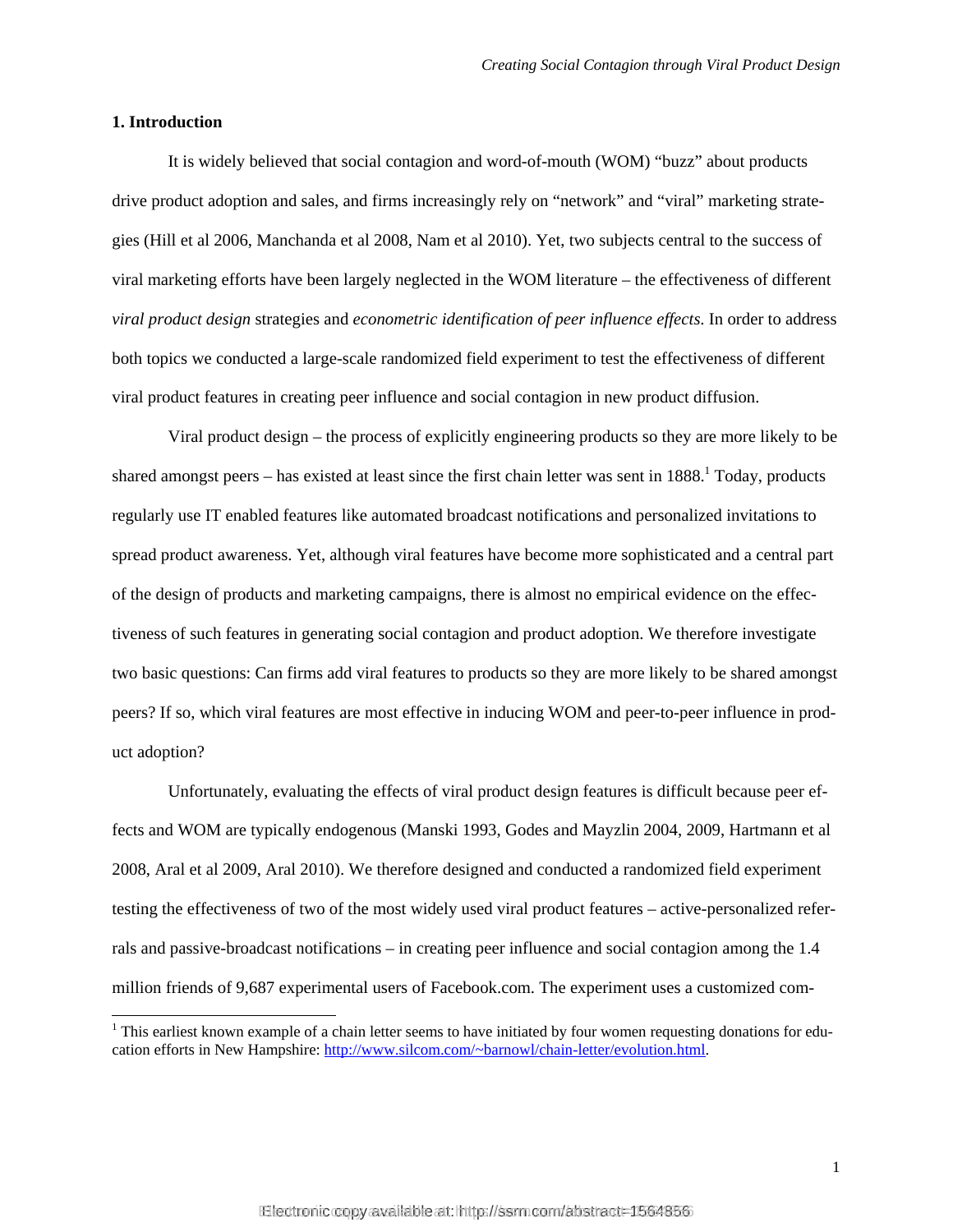mercial Facebook application to observe user behavior, communications traffic and the peer influence effects of randomly enabled viral messaging features on application diffusion and use in the local networks of experimental and control population users. By enabling and disabling viral features among randomly selected users, we were able to obtain relatively unbiased causal estimates of the impact of viral features on the adoption rates of peers in the local networks of adopters. Using detailed clickstream data on users' online behaviors we also explored whether positive network externalities generated by additional peer adopters inspired further product adoption and sustained product use.

WOM is generally considered to be more effective at promoting product contagion when it is personalized and active. Surprisingly, we find that designing products with passive-broadcast viral messaging capabilities generates a 246% increase in local peer influence and social contagion, while adding active-personalized viral messaging capabilities only generates an additional 98% increase. Although active-personalized messaging is more effective in encouraging adoption per message and is correlated with more user engagement and sustained product use, it is used less often and therefore generates less total peer adoption in the network. Overall, we find that viral product design features do generate econometrically identifiable peer influence and social contagion effects and provide a model for how randomized trials can identify peer influence in networks.

#### **2. Viral Product Design**

Since the early work of Katz and Lazersfled (1955) there has been great interest in how WOM drives consumer demand, public opinion and product diffusion (Brown and Reingen 1987, Godes and Mayzlin 2004, Aral et al 2009) and how firms can create broad, systematic propagation of WOM through consumer populations (Phelps et al 2004, Mayzlin 2006, Dellarocas 2006, Godes and Mayzlin 2009). Many campaigns target "influential" individuals who are likely to propagate organic WOM most broadly (Katz and Lazersfeld 1955, Watts and Dodds 2007, Goldenberg et al 2009), using referral programs to create incentives for them to spread the word (Biyalogorsky et al 2001). Others use observational evidence on viral campaigns to inform viral branching models of WOM diffusion (Van der Lans et al 2010).

2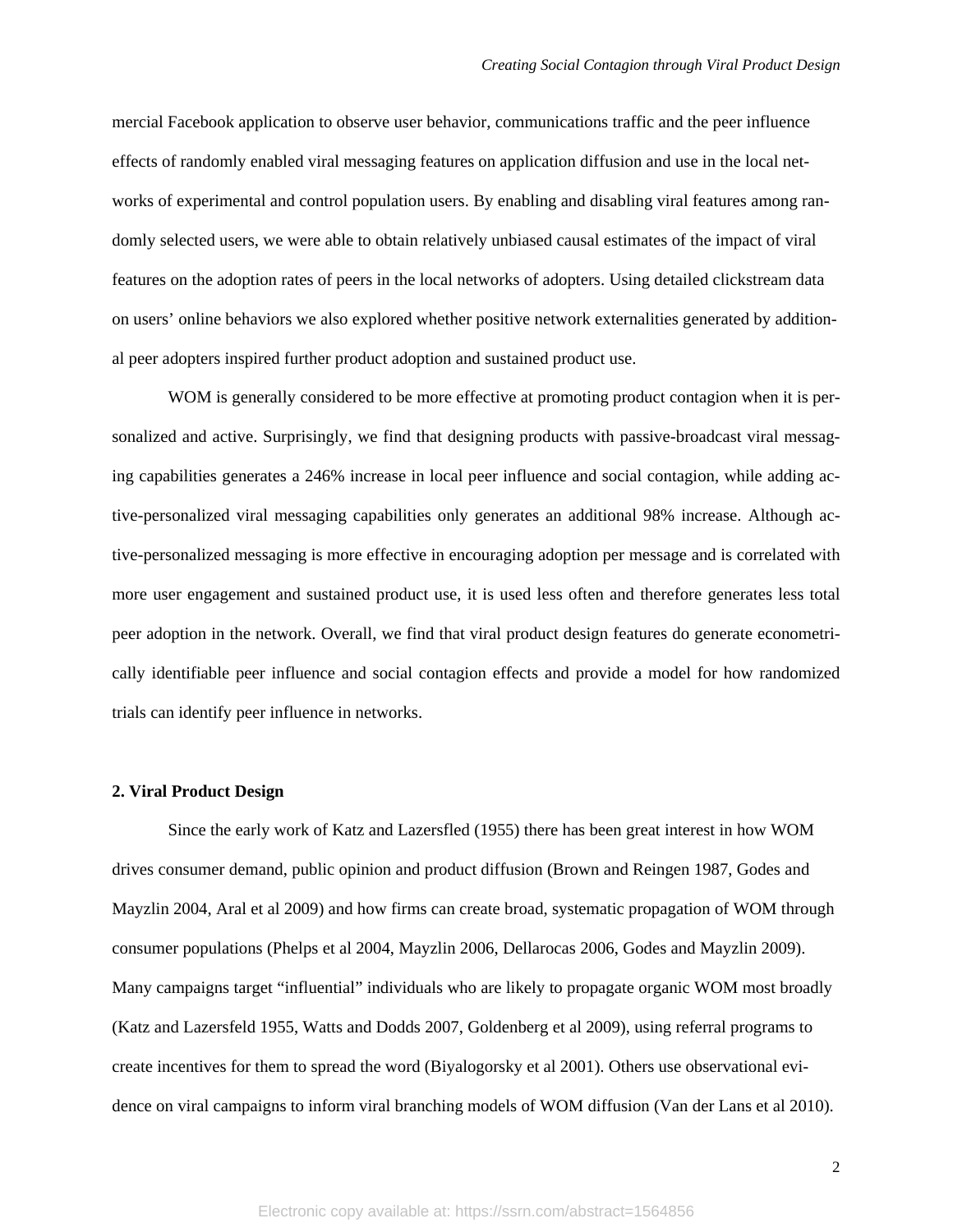However, to this point, studies of viral product design have remained conspicuously absent from the literature on viral marketing.

Viral product design involves incorporating specific characteristics and features into a product's design to generate peer-to-peer influence that encourages adoption. A product's *viral characteristics* are fundamentally about its content and the psychological effects content can have on a user's desire to share the product with peers (Stephen and Berger 2009, Berger and Heath 2005, Heath, Bell and Sternberg 2001). A product's *viral features* on the other hand concern how the product is shared – how features enable and constrain a product's use in relation to other consumers. Viral features may enable communication, generate automated notifications of users' activities, facilitate personalized invitations or enable hypertext embedding of the product on publicly available websites and weblogs. Two of the most widely used viral product features are personalized referrals and automated broadcast notifications.

*Personalized Referrals.* Personalized referral features allow users to select their friends or contacts from a list and invite them to adopt the product or service, with the option of attaching a personalized message to the invitation.<sup>2</sup>

*Automated Broadcast Notifications*. Automated broadcast notifications are passively triggered by normal user activity. When a user engages the product in a certain way (e.g. sends a message, updates his or her status), those actions are broadcast as notifications to the user's list of contacts. Notifications build awareness among friends of new activities or products a user is adopting or engaging with, and can encourage those friends to eventually adopt the product themselves.<sup>3</sup>

Referrals are more personalized and targeted than broadcast notifications. Users actively select the subset of their social network to receive them (targeting) and can include personal messages in the

 $\overline{a}$ 

 $2^2$  Companies like Facebook enable users to 'invite their friends' to join the service through personalized referrals. When users send Gmail messages, an automated, pop-up hyperlink enables them to invite recipients to join Gmail.

<sup>&</sup>lt;sup>3</sup> When a user of LinkedIn.com joins a new group, changes their profile information, connects to a new contact or takes a new job, their contacts are informed via email about the activity. Facebook notifies friends when a user adopts a new application or achieves some application milestone.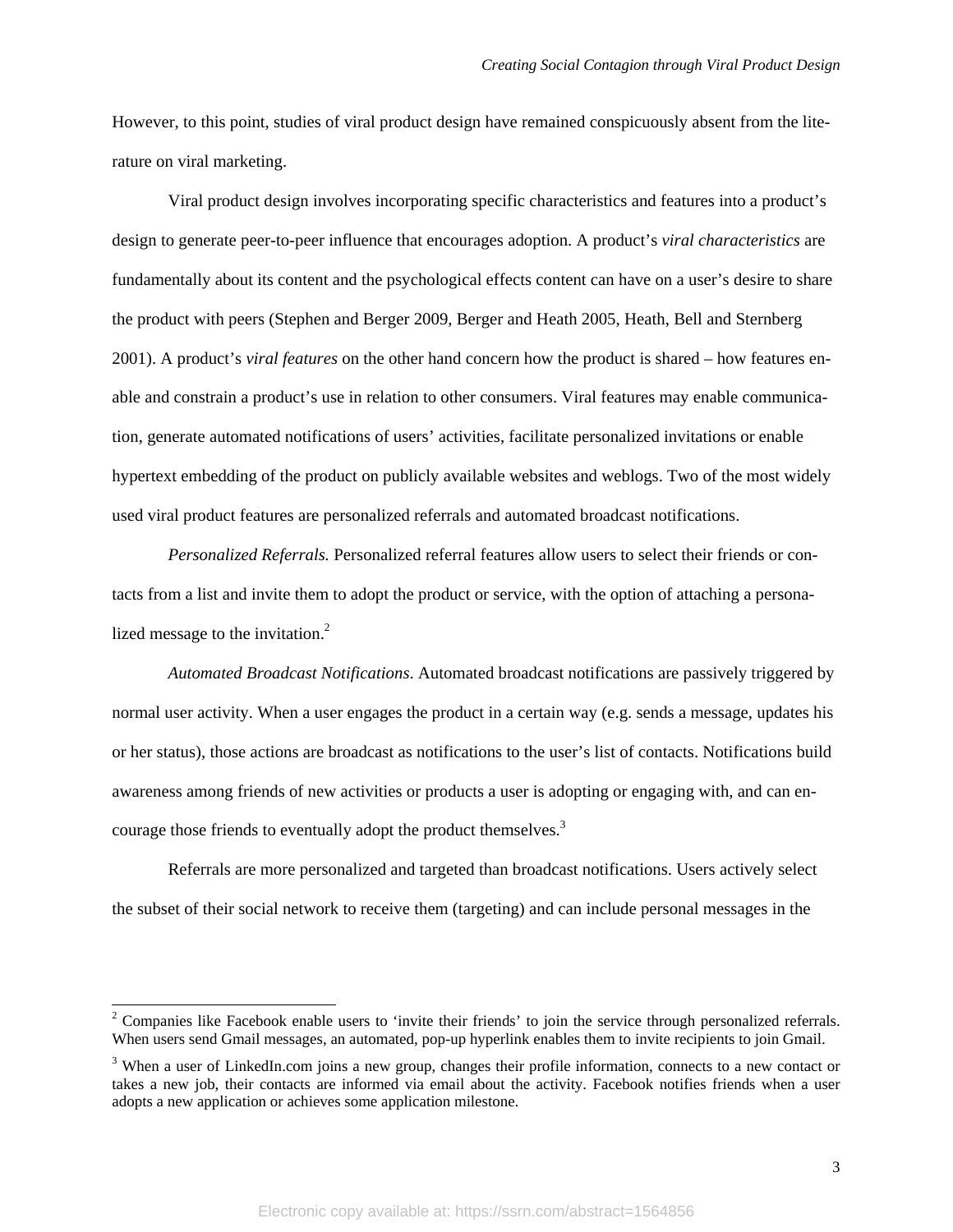referral (personalization).<sup>4</sup> WOM is generally considered more effective at promoting product contagion when it is personalized and active. When individuals choose to share information about products and services with their friends, they tend to activate their strong-tie relationships (Frenzen and Nakamoto 1993, Aral & Van Alstyne 2009). Strong ties exhibit greater homophily (Jackson 2008), greater pressure for conformity (Coleman 1988) and deeper knowledge about one another. We tend to trust information from close "trusted" sources more and to respond more often to them due to reciprocity (Emerson 1962). In addition, the personalization of messages makes them more effective, especially in online environments in which we are bombarded with irrelevant information (Tam and Ho 2005, Tucker 2010).

For these reasons, one might suspect that personalized referrals are more effective than broadcast notifications. But, although each personalized referral may be more persuasive (more effective per message), the pervasiveness of broadcast messages may lead to greater overall peer adoption. The effort required by the user to actively select and invite peers to adopt the product could inhibit widespread use of the personalized referral and so limit its effectiveness in encouraging broad adoption.

 Viral features can be broadly described using two dimensions: *activity* and *personalization*. Activity is higher for features that require active user engagement and lower for passive features that generate automated actions on behalf of users. Personalization ranges from broadcast features that are unselective in their audience to personalized features targeted and tailored toward specific peers (see Figure 1). Active-personalized viral features are generally considered more persuasive, but the additional effort they require may curtail their use. The relative overall effectiveness of these viral features is therefore ultimately an empirical question.

\*\*\* Figure 1 About Here \*\*\*

#### **3. Empirical Methods**

 $\overline{a}$ 

<sup>&</sup>lt;sup>4</sup> Targeting specifies whether the feature is directed at the broad population of potential consumers, a subset of consumers like a current user's social network, or a specific person. Customization specifies whether the content of a feature's engagement with the recipient can be tailored to a group of friends or a specific individual with a personalized message.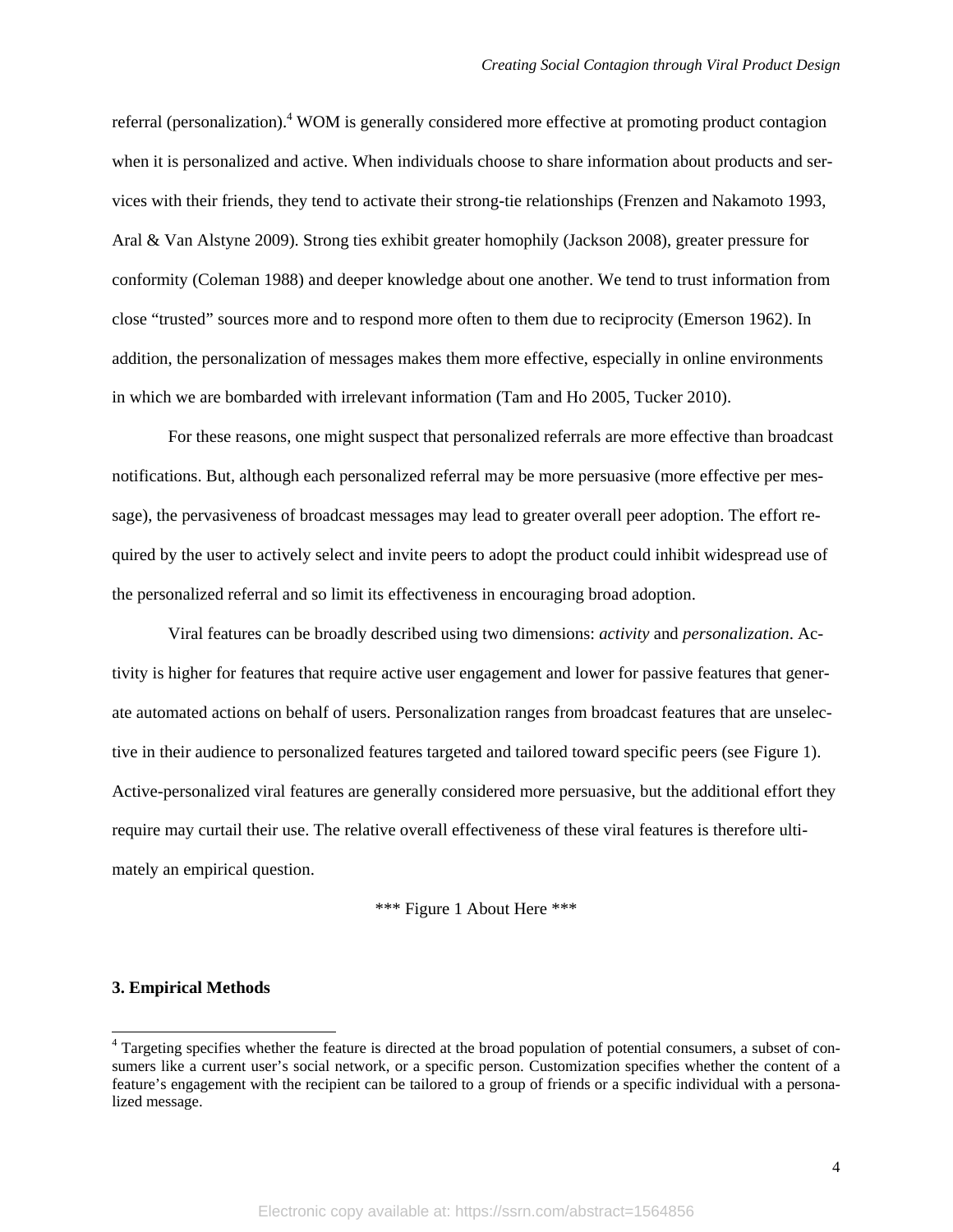### **3.1. Identification of Peer Influence in Social Networks**

 The effects of viral product design features on social contagion are difficult to evaluate because peer effects and WOM are typically endogenous. Several sources of bias in analysis on interactions and outcomes among peers can confound assessments of peer influence and social contagion including simultaneity (Godes and Mayzlin 2004), unobserved heterogeneity (Van den Bulte and Lilien 2001), truncation (Van den Bulte and Iyengar 2010), homophily (Aral et al. 2009), time-varying factors (Van den Bulte and Lilien 2001), and other contextual and correlated effects (Manski 1993). If uncorrected, these biases can lead researchers to attribute observed correlations to peer influence, resulting in misinterpretations of the effectiveness of viral marketing or viral product design choices.

Several approaches for identifying peer effects have been proposed, including peer effects models and extended spatial autoregressive models (e.g. Kelejian and Prucha 1998, Oestreicher-Singer and Sundararajan 2008, Trusov et al 2009, Bramoulle et al 2009), actor-oriented models (e.g. Snijders et al. 2006), instrumental variables methods based on natural experiments (e.g. Sacredote 2001, Tucker 2008), dynamic matched sample estimation (Aral et al. 2009), structural models (e.g. Ghose and Han 2010), and ad hoc approaches (Christakis and Fowler 2007). However, randomized trials are considered to be one of the most effective ways to obtain unbiased estimates of causal peer effects (Duflo et al 2006).

#### **3.2. Experimental Design and Procedures**

 We partnered with a firm that develops commercial applications hosted on the popular social networking website Facebook.com, and collected data on the peer influence effects of enabling viral features on the diffusion one of their applications. This application provides users the opportunity to share information and opinions about movies, actors, directors and the film industry in general. We designed multiple experimental versions of the application in which *personalized invitations* and *broadcast notifications* were enabled or disabled, and randomly assigned adopting users to various experimental and control conditions. As users adopted the application, each was randomly assigned to one of the two treatment conditions or the baseline control condition. The application collected personal attributes and preferences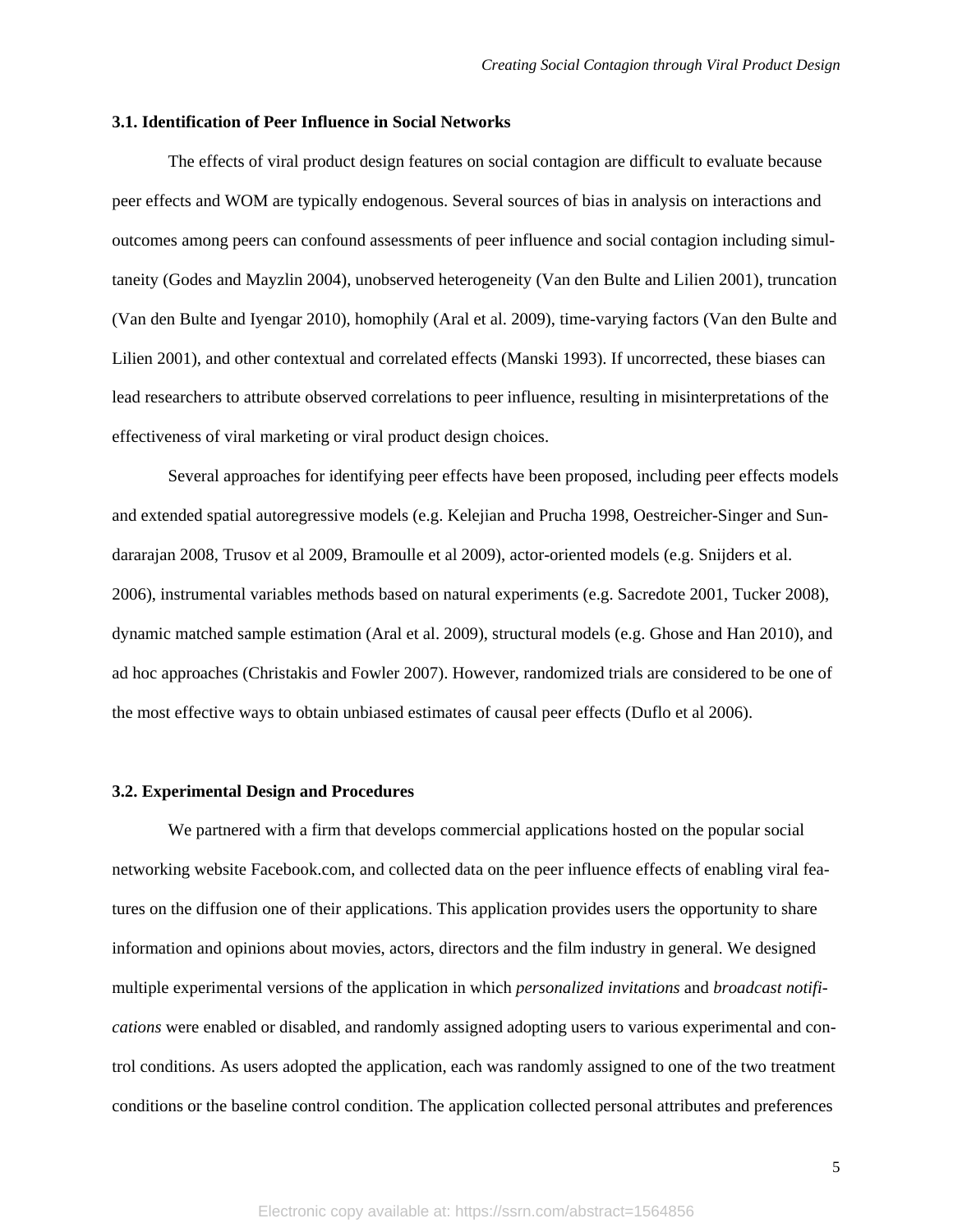from users' Facebook profiles, as well as data on their social networks and the personal attributes and preferences of their network neighbors.<sup>5</sup>

The experiment enabled experimental group users to use passive-broadcast and activepersonalized viral messaging capabilities to exchange messages with their network neighbors, while disabling those features for the baseline control group. The application then recorded data on the use of these viral features by experimental group users, as well as clickstream data on recipient responses to viral messages and their subsequent adoption and use of the application. When an individual adopted the application as a result of peer influence, their treatment status was also randomized to ensure that the Stable Unit Treatment Value Assumption held. This facilitated analysis of the relative effectiveness of different viral messaging channels in generating peer adoption and network propagation. Randomization also enabled exploration of the mechanisms by which a particular viral channel influenced recipient behavior. Two primary viral features were examined:

*Automated Broadcast Notifications (Notifications).* When enabled, notifications were generated automatically when an application user performed certain actions within the application, such as declaring a favorite movie or writing a movie review. When notifications were generated, they were distributed to a random subset of an application user's peers and displayed in a status bar at the bottom of the peers' Facebook environment. When a peer clicked on the notification, they were taken to an application canvas page where they were given the option to install the application. These notifications required no effort beyond normal use of the application, scoring low on the activity dimension. As they were randomly distributed to a Facebook user's peers and were not accompanied by a personalized message, they also exhibited low personalization.

*Personalized Referrals or Invitations (Invites).* When enabled, invites allowed application users to send their Facebook peers personalized invitations to install the application. Peers received the invitation in their Facebook inbox and could click on a referral link contained within the invitation. If they did

l

<sup>&</sup>lt;sup>5</sup> Facebook allows users to specify privacy settings that may restrict an application's access to some or part of their profile. This is unlikely to have a significant effect on the study, as it is estimated that less than 2% of Facebook users alter default privacy settings (Gross et al 2005).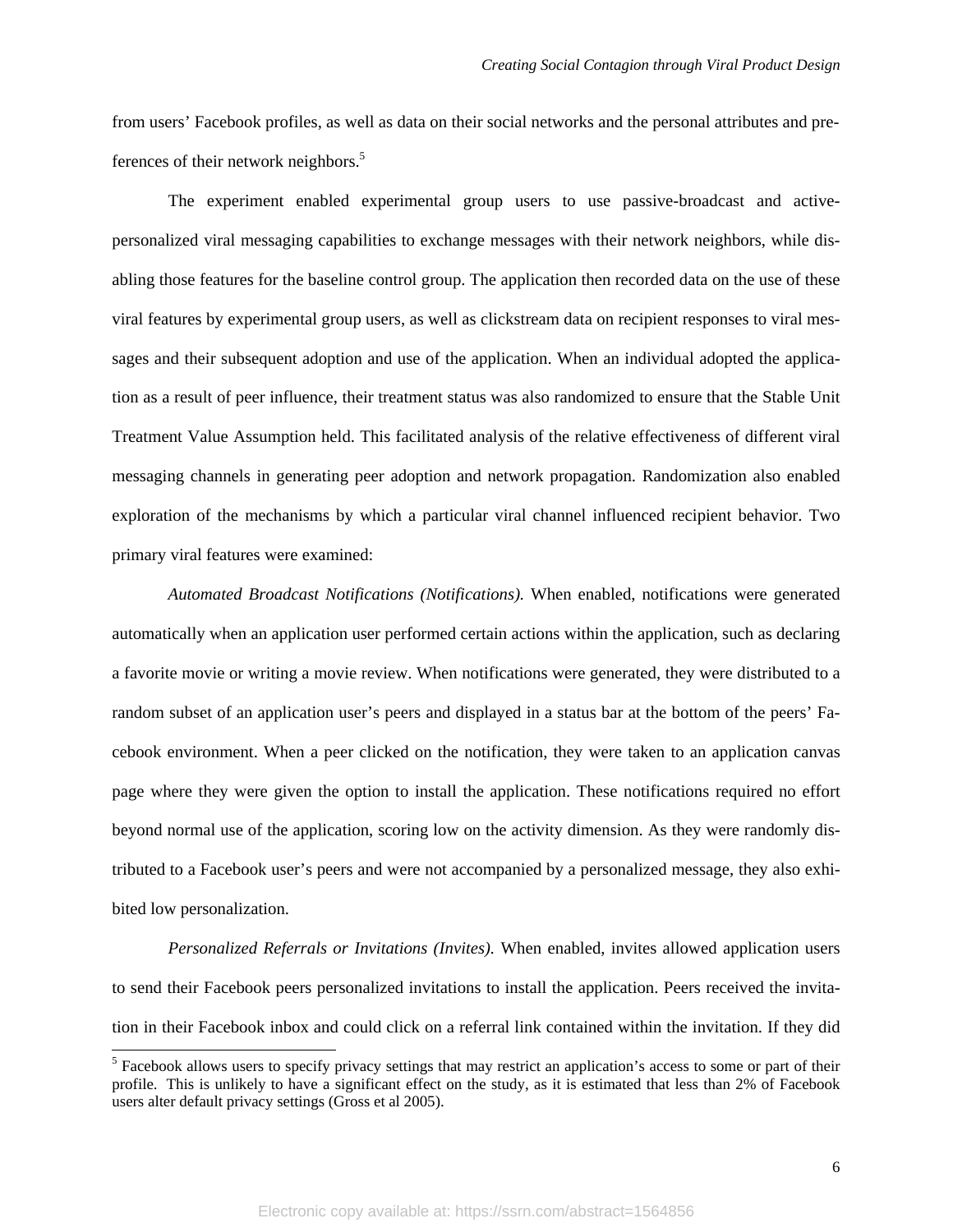so, they were taken to the application canvas page where they were given the opportunity to install the application. Each invite required a conscious and deliberate action from the user beyond typical application use, requiring more effort (activity) than notifications. As invites were targeted to specific peers and allowed the inclusion of a personalized message, they exhibited greater personalization.

The experimental design consisted of three treatment groups into which users were randomly assigned: *baseline*, *passive-broadcast*, and *active-personalized*. Users assigned to the baseline treatment group received a version of the application in which both notifications and invites were disabled. In the passive-broadcast treatment group (passive), only notifications were enabled. In the active-personalized treatment group (active), both notifications and invites were enabled. There were no other differences between baseline, passive and active applications. Throughout the experiment, each adopter of the application was randomly assigned to a treatment group according to the proportions displayed in Table 1. The proportion of users assigned to the baseline was chosen in agreement with the application developer to obtain a population size sufficient to establish a comparative baseline, while limiting potential adverse effects on the overall diffusion of the product.<sup>6</sup>

### \*\*\* Table 1 About Here \*\*\*

Detailed logs of application user activity, adoption times, viral feature use, peer response, and application user and peer profile data were recorded, as were social network relationships for application adopters and mutual ties between peers of application users. Our experimental design allowed us to measure the effect of each of the viral features on the adoption response of peers as displayed in Figure 2. We took care to minimize contamination and leakage effects and describe our methods with regard to those and other considerations in detail in the Appendix.

### \*\*\* Figure 2 About Here \*\*\*

 $\overline{\phantom{a}}$ 

<sup>&</sup>lt;sup>6</sup> The developer feared too many baseline users could stunt the viral diffusion of the application and therefore insisted that the number of baseline users be limited. Limiting baseline users should not bias results as the proportion of baseline users to either treatment group is constant across treatments and should only make our estimates more conservative in that analyses comparing a treatment group to the baseline group will have less power.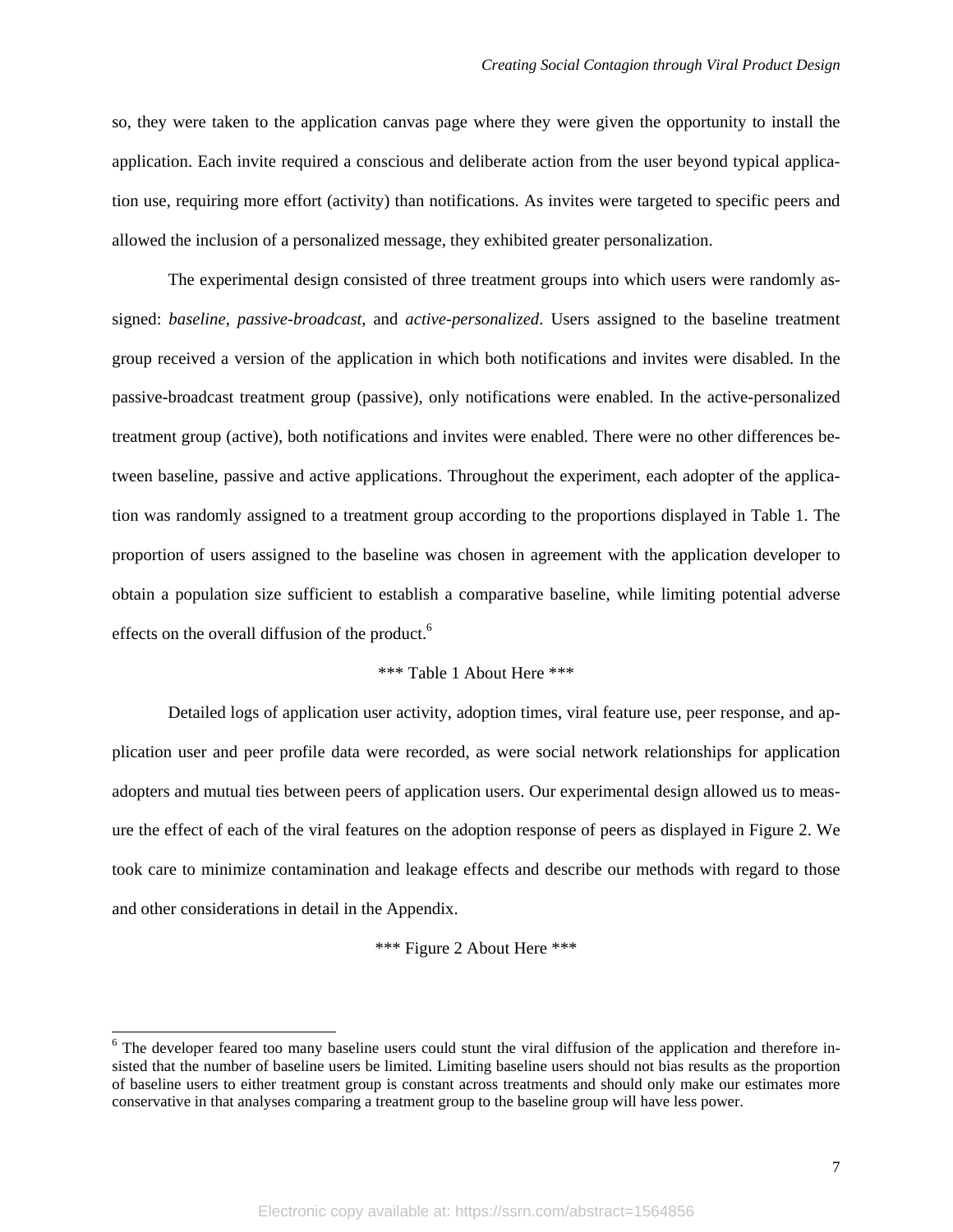*Recruitment*. At the launch of the experiment, we designed an advertising campaign in collaboration with a second Facebook advertising firm to recruit a representative population of Facebook users. Advertisements were displayed to users through advertising space within Facebook and within existing Facebook applications. The campaign was conducted in three waves throughout the duration of the experiment and cost a total of \$6000 to recruit 9687 usable experimental subjects, or 62 cents per recruit.<sup>7</sup> The number of impressions, clicks, and installation responses are displayed in Table 2. Summary statistics of the recruited study population are described in § 4. Comparisons to published demographic statistics indicate the sample is indeed representative of typical Facebook users (see Appendix).

\*\*\* Table 2 About Here \*\*\*

#### **4. Analysis and Results**

 $\overline{\phantom{a}}$ 

## **4.1. Data and Descriptive Statistics**

The experiment was conducted over a 44-day period during which 9687 users adopted the application with 405 users randomly assigned to the baseline control group, 4600 users randomly assigned to the passive-broadcast treatment group, and 4682 users randomly assigned to the active-personalized treatment group. Users in these groups collectively had 1.4M distinct peers in their local social networks and sent a total of 70,140 viral messages to their peers, resulting in 992 peer adoptions – 682 of which were in direct response to viral messages. Three main observations arise from consideration of the summary statistics of the resultant data displayed in Table 3.

### \*\*\* Table 3 About Here \*\*\*

First, assignment to control and treatment groups was clearly random with no significant mean or distributional differences between users in terms of their age, gender, network degree (number of Facebook friends), and level of Facebook activity (number of Facebook wall posts), confirming the integrity of the randomization procedure.

 $<sup>7</sup>$  The cost per recruited user is several times smaller than the cost-per-user associated with recruitment for lab-based</sup> experiments. The low cost of recruitment makes online experiments an excellent source of experimental data.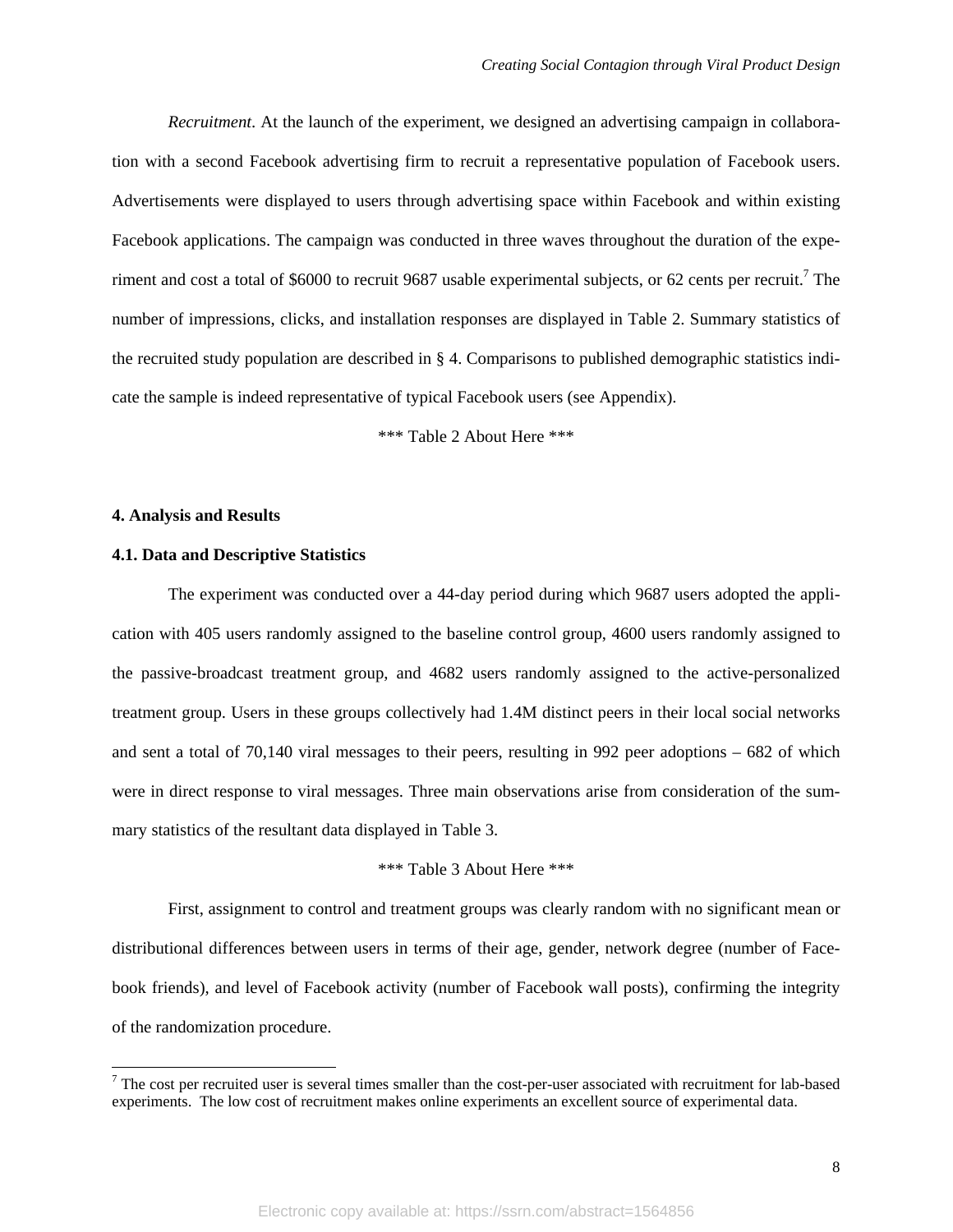Second, while their demographics and Facebook activity patterns were the same, measures of peer response in the network neighborhoods of treated users differed significantly across the treatment and control populations. T-tests show that the number and percentage of peer adopters in a user's local network are significantly higher for treated populations than for the baseline population. The number of peer adopters in a user's local network is roughly seven times greater for users in the passive-broadcast treatment group and ten times greater for users in the active-personalized group. Similarly, in comparison to the baseline group, the percentage of adopters in a user's local network is roughly 450% higher for users in the passive-broadcast group and 750% higher for users in the active-personalized group. Measures of the speed of adoption in a treated user's local network, as indicated by the time to the first, second, third, and fourth adoption events, reveal that the treatments increased the rate of adoption in a treated user's local network. The time to the first adopter is roughly 200% shorter for users in the passive-broadcast treatment group and roughly 300% shorter for users in the active-personalized group. The extent to which the effect of the treatment leads to adoption beyond a user's immediate local network can be measured by the maximal diffusion depth – the maximum network distance from a treated user to any peer adopter in a linked chain of adoptions. The average maximal diffusion depth is approximately 360% greater for the passive-broadcast treatment group and 450% greater for the active-personalized treatment group compared to baseline users. T-tests reveal these differences are highly significant.

Finally, the extent to which each treatment leads to increased application use is measured by users' average application activity. Average application activity is roughly 130% higher in the passivebroadcast treatment group and 140% higher in the active-personalized treatment group. We explore more formal models of peer influence and social contagion in the next three sections.

#### **4.2. Model Specification**

Our main statistical approach uses hazard modeling, which is the standard technique for assessing contagion in economics, marketing, and sociology (e.g. Van den Bulte and Lilien 2001, Iyengar et al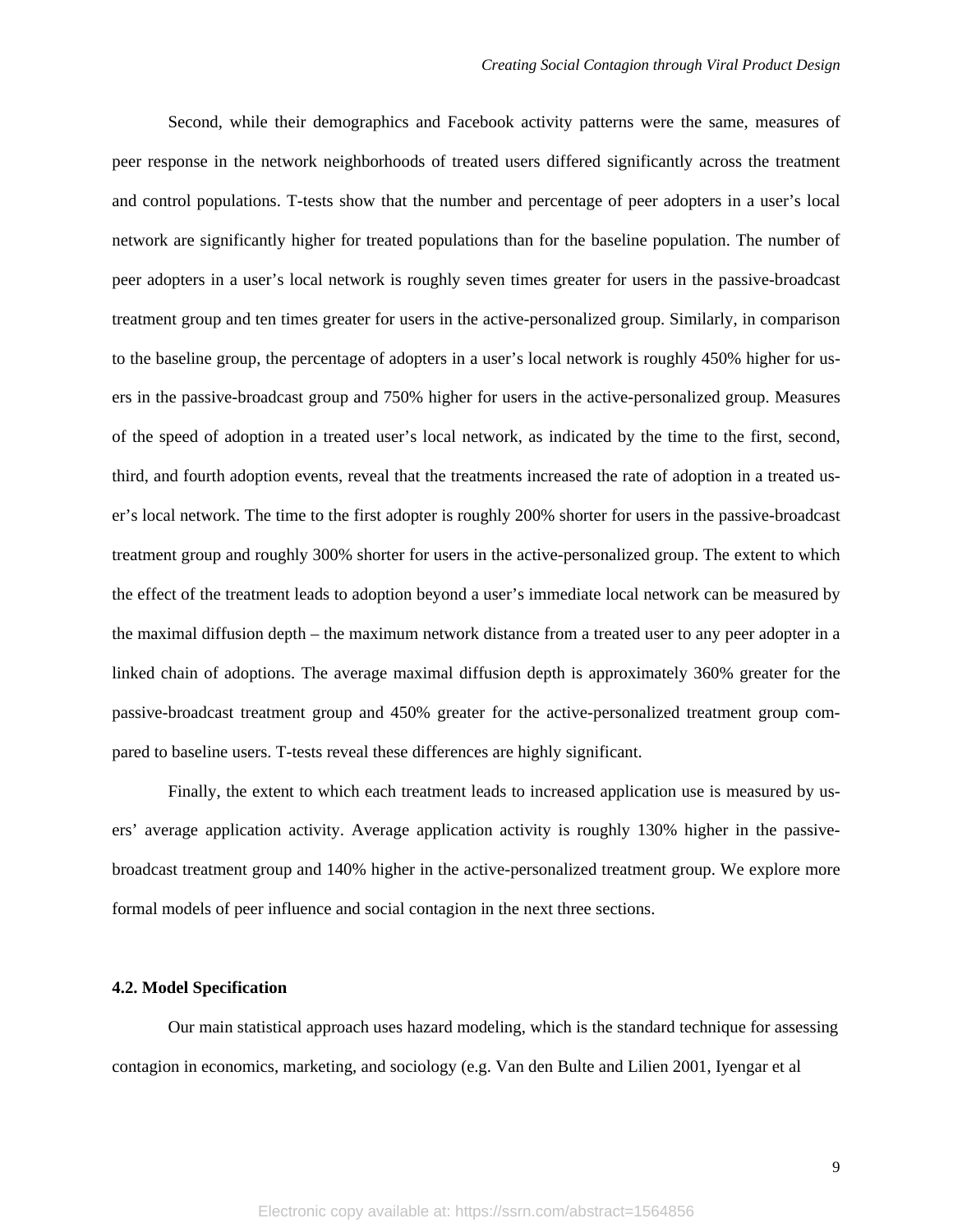2010, Nam et al 2010). This approach typically represents the hazard of adoption of individual *i* at time *t*  as a function of individual characteristics and social influence:

$$
\lambda(t, x, w, y) = f(x_i(t)\gamma, \beta \sum_j w_{ij} y_j(t)),
$$

where  $\lambda$  (*t*) represents the baseline hazard of adoption;  $x_i(t)$  is a vector of variables unrelated to social influence that affect *i*'s adoption decision;  $w_{ij}$  is the social exposure of *i* to peer *j*;  $y_j(t)$  is the adoption status of peer *j* at time *t*; and  $\gamma$  and  $\beta$  are parameters to be estimated. However, our circumstances required a slightly different approach as we are interested in estimating the treatment effects of randomly assigned viral features on the adoption of peers in the local networks of focal experimental and control users, rather than the effects of focal users' social environments on their own adoption decisions.

We therefore estimate the peer effects of the treatment 'outward' from an individual to their peers rather than estimating the effects of an individual's social environment 'inward' on their own adoption hazard. Controlled "treatments" of each user's entire social environment are too complex and costly to be accomplished reliably in the field. Observation of the diffusion of the product also requires estimation of the adoption hazards of peers and the subsequent adoption hazards of peers of peers. An 'inside-out' strategy estimating the effects of treatment on adoption in a user's social environment is therefore the most appropriate modeling approach (see Appendix).

 Our approach compares the hazards of adoption in the social environments of users treated with passive and active viral applications to the hazards of adoption in the social environments of users treated with the baseline application. The analysis therefore involves multiple failure time data in which multiple failures can occur for the same subject over time. In our case, we want to estimate the hazard of multiple occurrences of peer adoption in the local networks of treated and untreated users as a function of their exposure to different viral features. In multiple failure data, failure times are correlated within cluster (in our case within users' local networks), violating the independence of failure times assumption required in traditional survival analysis. The simplest way to analyze multiple failure data is to examine "time to first event." Several studies in the contagion literature take that approach (Iyengar et al 2010). Other studies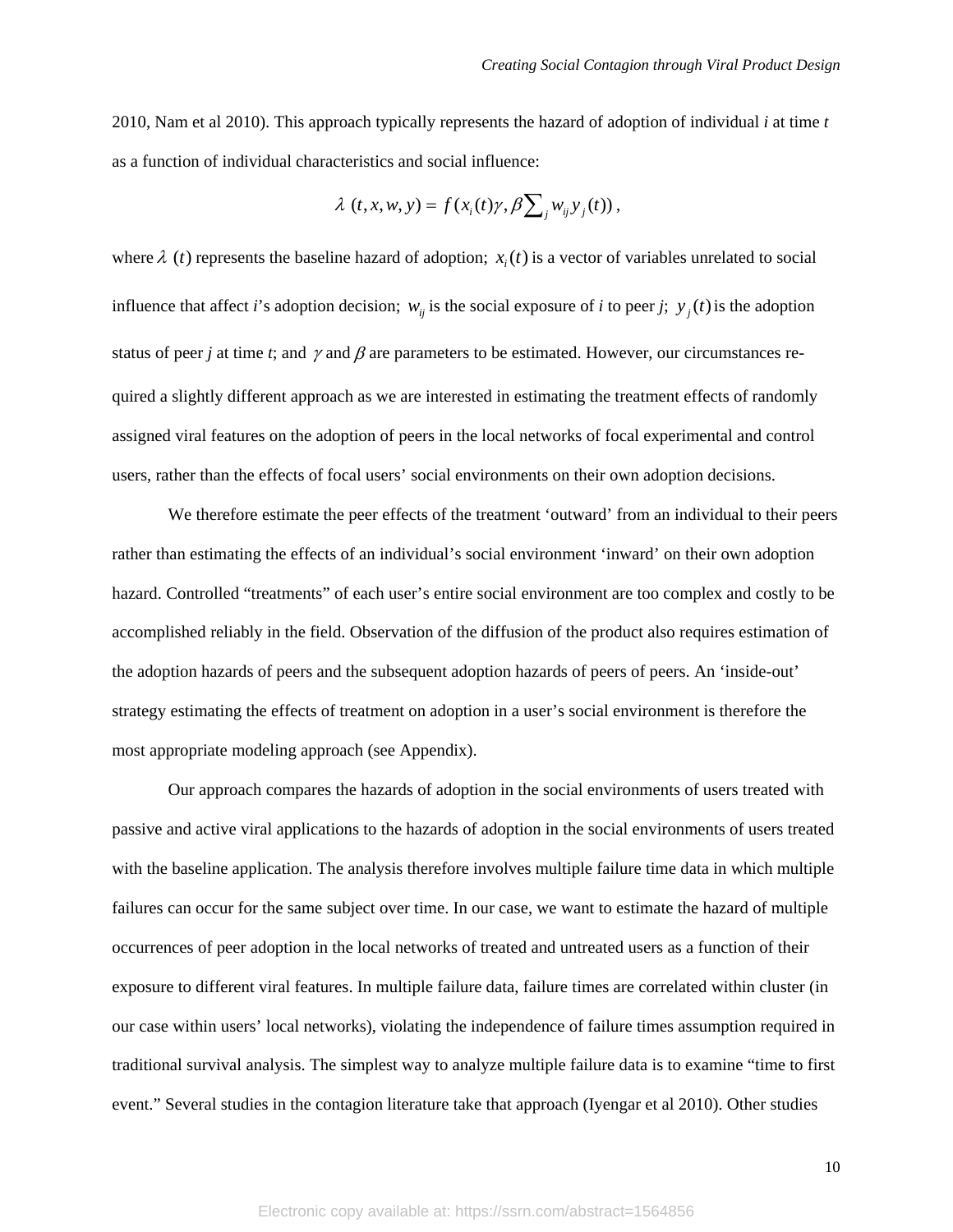estimate the time to the first event and each subsequent event separately, which by construction assumes the baseline hazards of sequential adoption events are equal (Anderson and Gill 1982). However, those specifications overlook potentially relevant information and fail to consider the cascading effects of multiple adoption events in a network, such as the presence of non-linear network effects in product adoption. We therefore employ a variance-corrected stratified proportional hazards approach which accounts for the lack of independence among the multiple clustered failure times in the data and allows the baseline hazards to vary by adoption event to account for the possibility that adoption hazards vary across stages of a diffusion process.

Failure times in our data are sequential. The first adoption in a local network precedes the time of the second adoption and so on. If  $t_{ik}$  is the adoption time for the  $k^{th}$  adoption in *i*'s network, adoption times are sequential such that  $t_{ik} \geq t_{ik-1}$ . As we observe time-stamped adoption of the application in minutes and seconds, no two events happen at the same time. As the social process of contagion can be affected by prior adoptions in a local network, for instance if network externalities are present, we assume that the baseline hazard function varies over adoption occurrences. We therefore estimate the following variance-corrected stratified proportional hazards model:

$$
\lambda_k(t, X_{ki}) = \lambda_{0k}(t)e^{X_{ki}\beta},
$$

where stratification occurs over the *K* adoption events,  $\lambda_{0k}(t)$  represents the baseline hazard of the  $k^{th}$ adoption event (*i*'s  $k^{th}$  friend adopting);  $X_{ki}$  represents a vector of covariates affecting the adoption of *i*'s neighbors (including *i*'s viral treatment status (active, passive or baseline), a measure of *i*'s level of activity on the application (Application Activity), peer notifications sent (Notifications), and invites sent (Invites)); and  $\beta$  is a vector of unknown parameters to be estimated. We assume *i*'s  $k^{th}$  friend does not adopt until their *k* −1friend adopts, as this is the case for all our data. Therefore the conditional risk set at time *t*  for event *k* consists of all subjects under observation at time *t* who have experienced a *k* −1 adoption event. We estimate  $\beta$  using standard maximum likelihood estimation and adjust the covariance matrix to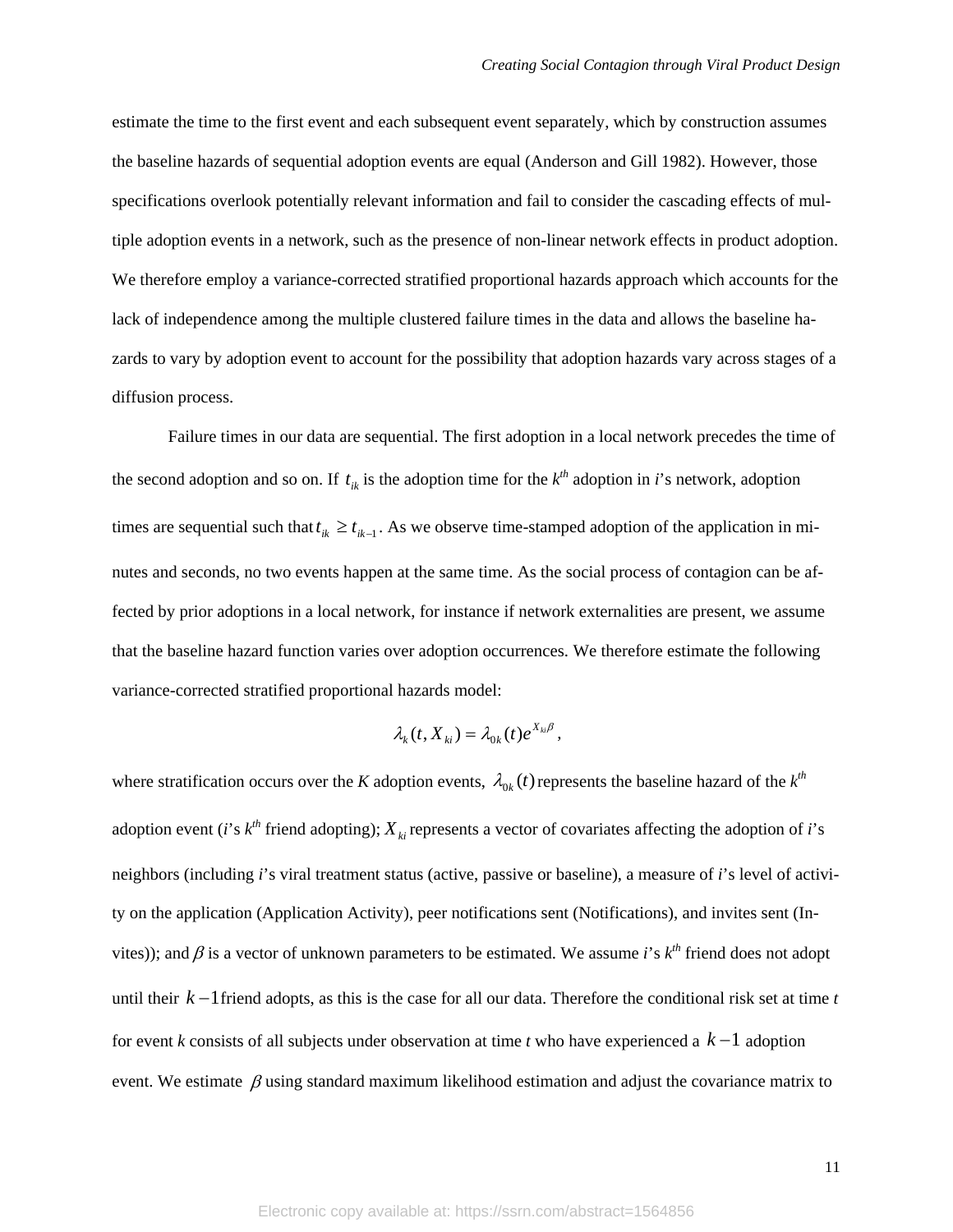account for non-independence across individuals *i* using the following robust covariance matrix (where *G* is a matrix of group efficient residuals):

$$
V = I^{-1}G'GI^{-1}
$$

Results are presented in Table 4. Robustness to different model specifications is shown in the Appendix.

\*\*\* Table 4 About Here \*\*\*

#### **4.3. Effects of Viral Product Design on Peer Influence and Social Contagion**

Table 4, Model 1 displays the average treatment effects of passive-broadcast and activepersonalized viral treatments on peer influence and social contagion in the local networks of treated users above and beyond control group users who received the baseline application. Users of the passivebroadcast application experienced a 246% increase in the rate of application adoption by peers compared to the baseline group, while adding active-personalized viral messaging capabilities only generated an additional 98% increase (active-personalized users experienced a 344% increase over the baseline group). Models 2-4 decompose the variance in local network adoption rates explained by these treatments by estimating how intermediate variables such as overall application activity, notifications and invites explain the resultant increases in peer adoption. Model 3 shows that a significant amount of the treatment effects are explained by correlated increases in users' use of the application and the viral messages their use generates. Users assigned to passive-broadcast and active-personalized applications use their applications more and send more messages (invites and notifications) that generate greater peer adoption in their local networks. Model 4 reveals that invites have a greater marginal impact on the adoption rate of peers than notifications. One additional personal invite increases the rate of peer adoption by 6%, while one additional notification increases the rate of peer adoption by only 2% on average, confirming that more personalized active features have a greater marginal impact on the rate of peer adoption per message than passive broadcast features.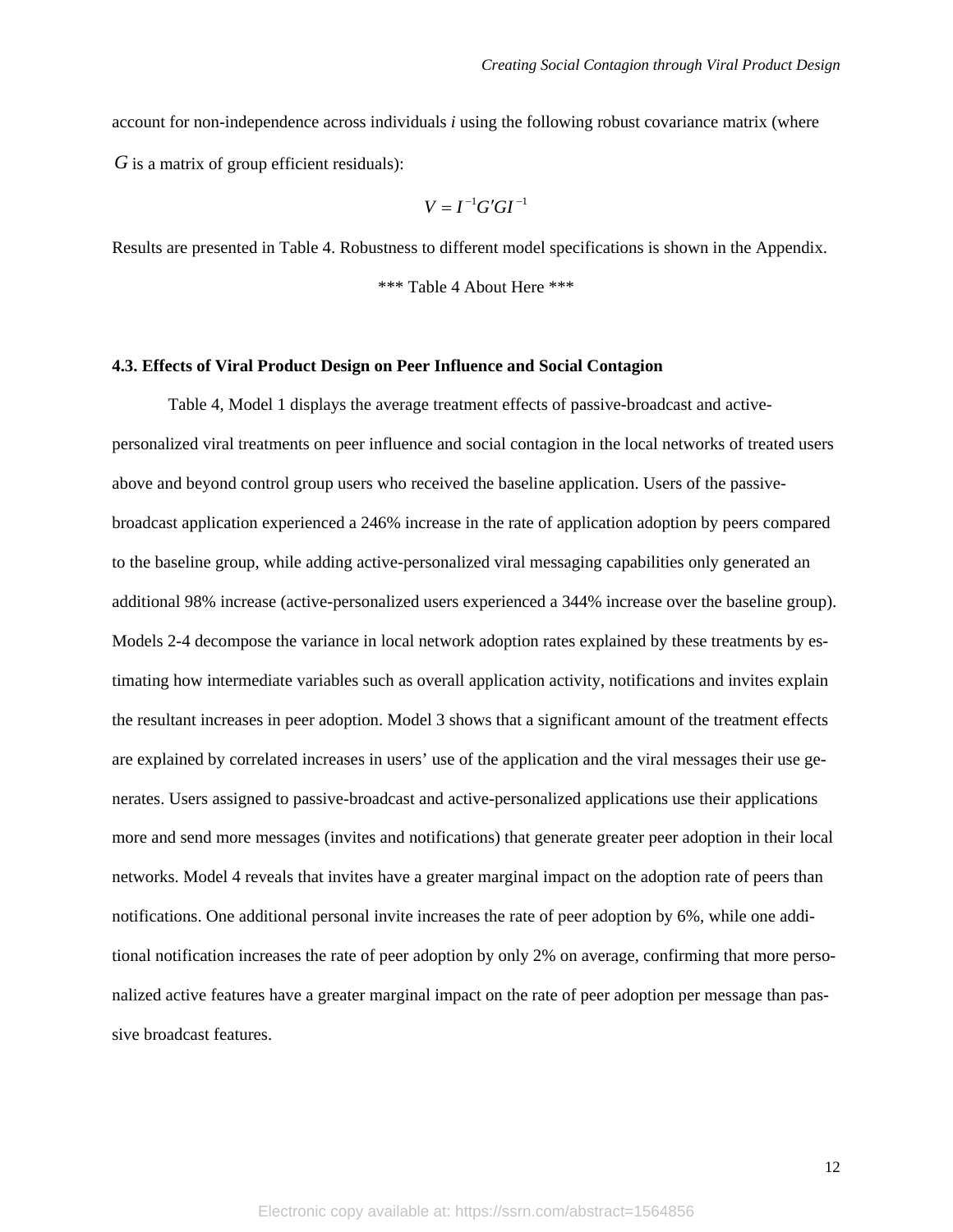The clickstream data, which record each time-stamped viral message and any response to it by peers, corroborate these results. Table 5 displays the number of invitations and notifications sent, the responses to those messages that resulted in click-through installations of the application and the resultant adoption rate per message. Invitations are the least used but the most effective per message in creating peer influence and social contagion. Notifications, which require the least effort and are automatically sent to randomly selected peers, generate more messages, but are less effective per message in converting new users.

# \*\*\* Table 5 About Here \*\*\*

 These results together confirm the main findings of the study: viral product design features do in fact generate econometrically identifiable peer influence and social contagion effects. Features that require more activity on the part of the user and are more personalized to recipients create greater marginal increases in the likelihood of adoption per message, but also generate fewer messages resulting in less total peer adoption in the network.

# \*\*\* Figure 3 About Here \*\*\*

Figures 3a) and 3b) plot the cumulative peer adoptions and the fractions of adopters in the local networks of baseline, passive and active treatment users, while 3d) plots the Kaplan-Meier survival estimates for baseline, passive and active treatments respectively.<sup>8</sup> Susceptible peers of users in the passivebroadcast viral treatment group had an approximately seven-fold higher fraction of adopters in their local networks compared to baseline users. Susceptible peers of users in the active-personalized treatment group had over a ten-fold increase in adoption fraction compared to users in the baseline group, and an

 $\overline{\phantom{a}}$ 

 $8$  Figure 3b) plots the fraction of susceptible peers that adopt the application t days after they become susceptible in active-personalized, passive-broadcast and baseline treatment and control groups, while Figure 3a) shows the cumulative adoption in each group. To assess the effect of the treatment group on the adoption of application user's peers through any influence-mediating channel, we identify the time of susceptibility to influence for all peers of buy-in users. To account for fixed-time effects, we look at the adoption response of all susceptible peers *t* days after they first became susceptible. We define the adoption fraction as,  $A_f(t)$ :

 $A_f(t) = \frac{\text{Number of susceptible peers that have adopted t days after becoming susceptible}}{\text{Number of peers that are still susceptible t days after becoming susceptible}}$ 

and we plot the adoption fraction as a function of *t* for peers of buy-in users assigned to the baseline, passive, and active viral treatment groups.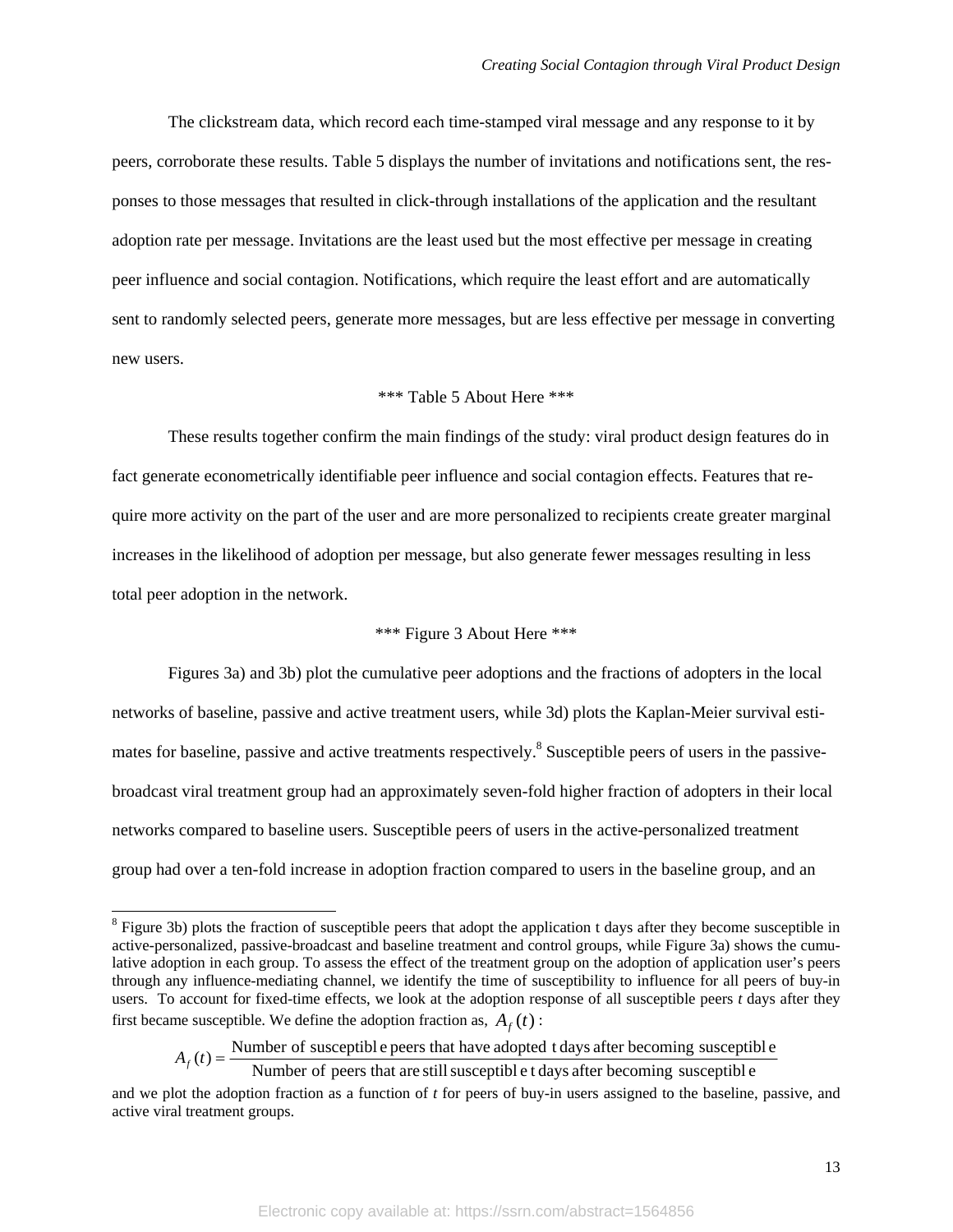additional 1.5-fold increase in adoption fraction over peers of users in the passive viral treatment group. These graphs confirm that viral feature design has an economically significant impact on the diffusion of product adoption.

#### **4.4. Mechanisms Driving Social Contagion**

Several social mechanisms could explain how viral features create product contagion. An unexpected result from the experiment enabled us to investigate these mechanisms. Interestingly, treated users not only had more peer adopters, but also used the application more than control group users (see Figure 3c). As Figure 3c shows, active-personalized users used the application more than passive-broadcast users, who in turn used the application more than baseline users. This result is surprising because users were randomly assigned to different applications and the versions were identical from users' point of view apart from the invitation option included in the active-personalized application. Understanding why use differed across treatment groups (despite randomization) provides insight into how viral features create contagion and sustained product use.

Viral feature inclusion, application use and peer adoption are correlated, as shown in Table 8, Model 1, and Figures 3a) and 3c). The randomized trial confirms that viral features cause peer adoption. We also know that because features are randomized and not controlled by the user, no other covariate can drive the existence of features.

While it may seem possible that omitted variables (such as unobserved user heterogeneity) could simultaneously drive application use and peer adoption, our data also rule out this possibility. Since feature inclusion is randomized, the distribution of any unobserved covariates must be the same across treatment groups and so, omitted variables cannot produce the discrepancy in peer adoption and application use across treatment groups shown in Figures 3a) and 3c). There could be an unobserved covariate which must first be activated by the existence of a feature to drive peer adoption and application use; however, that too is unsupported by the evidence. As we observe correlation between adoption and use beyond that which is explained by use of the invite and notifications features themselves (see Table 7), it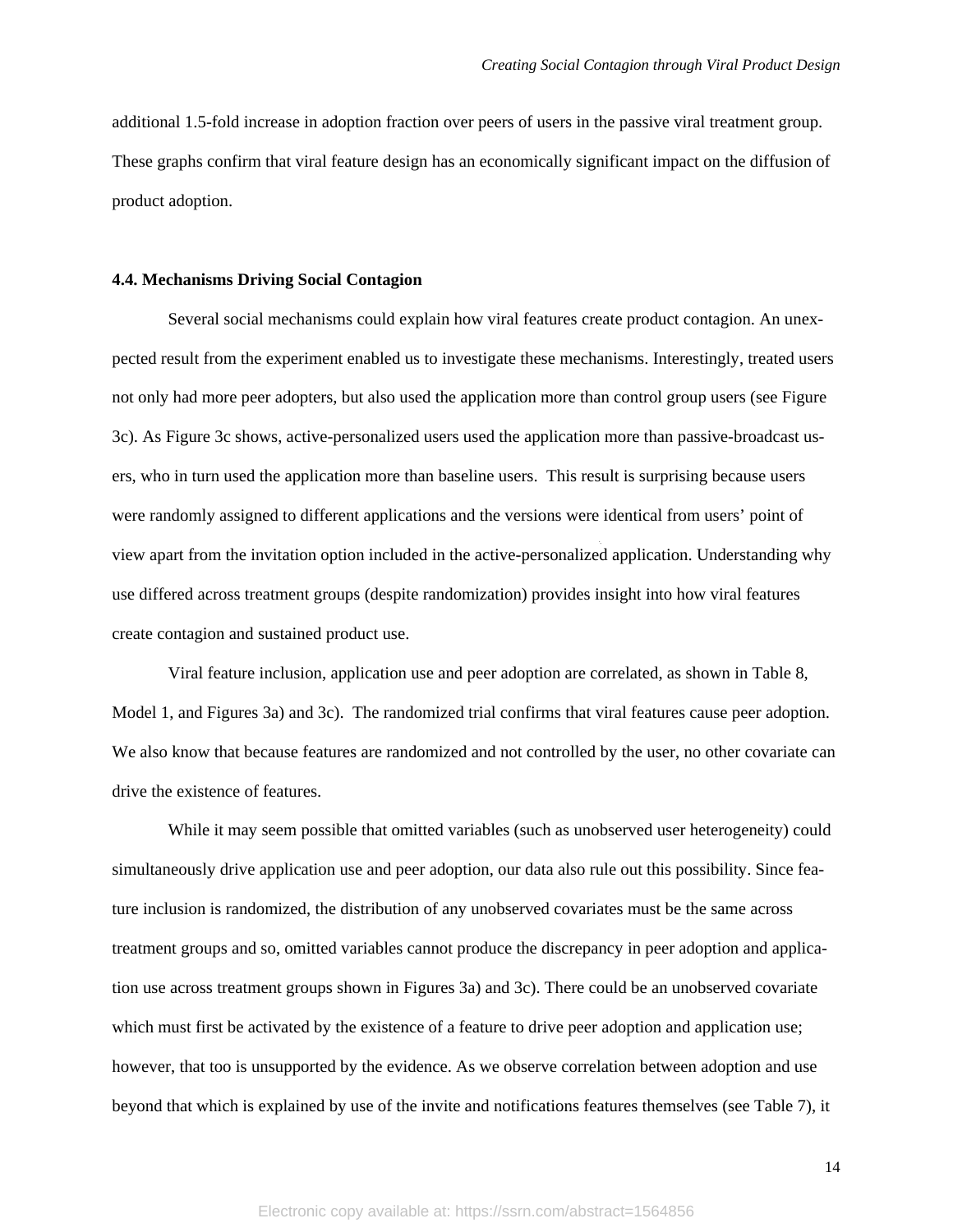seems unlikely that a user characteristic that simultaneously drives peer adoption and use would be activated by a viral feature that the user does not use. Given these constraints, we depict the remaining possible causal relationships between feature inclusion, application use and peer adoption in Figure 4.

# \*\*\*Figure 4 About Here\*\*\*

Cases (a) and (b) in Figure 4 cannot explain the observed correlation between viral feature inclusion and peer adoption. Specifically, they are inconsistent with the discrepancy in application use between users in different treatment groups (Figure 3c and Table 7).

Cases (c) and (d) represent a network externalities mechanism (Van den Bulte and Stremersch 2004), in which peer adoption drives increased application use by the original adopter. If peer adoption creates more sustained product use, generating more viral messages and a greater likelihood of peer influence, positive network externalities could create a virtuous cycle of engagement and social contagion. The number of peer adopters a user has is positively associated with their own sustained use of the application even when controlling for their treatment status, degree and overall Facebook activity (Table 7, Models 3). In addition, users of active-personalized and passive-broadcast applications exhibit more use (Table 7, Model 1) again controlling for observable differences in users' overall Facebook activity (Table 7, Model 2). These results are consistent with the existence of positive network externalities – as more of their peers adopted the application, users were more engaged and used the application more.<sup>9</sup> The network effects explanation is supported by the evidence and seems plausible.

However, there could be alternative explanations for these results. For instance, cases (e) and (f) in Figure 4 represent a demand effect explanation, in which the correlation between features and application use is explained by an increased utility from the existence of viral features. In one variant of the demand effects explanation, the features themselves make the application more interesting and therefore simultaneously drive application use and peer adoption, creating a spurious correlation between peer adoption and product use. If the mere presence of the invite and notification features was correlated with

l

<sup>&</sup>lt;sup>9</sup> Although passive-broadcast features are associated with more product use than the baseline early on, this association disappears over time (see Figure 3c). That active-personalized features are associated with sustained product use while passive-broadcast features are not may suggest a *direct* network effect from interacting with *specific* peers.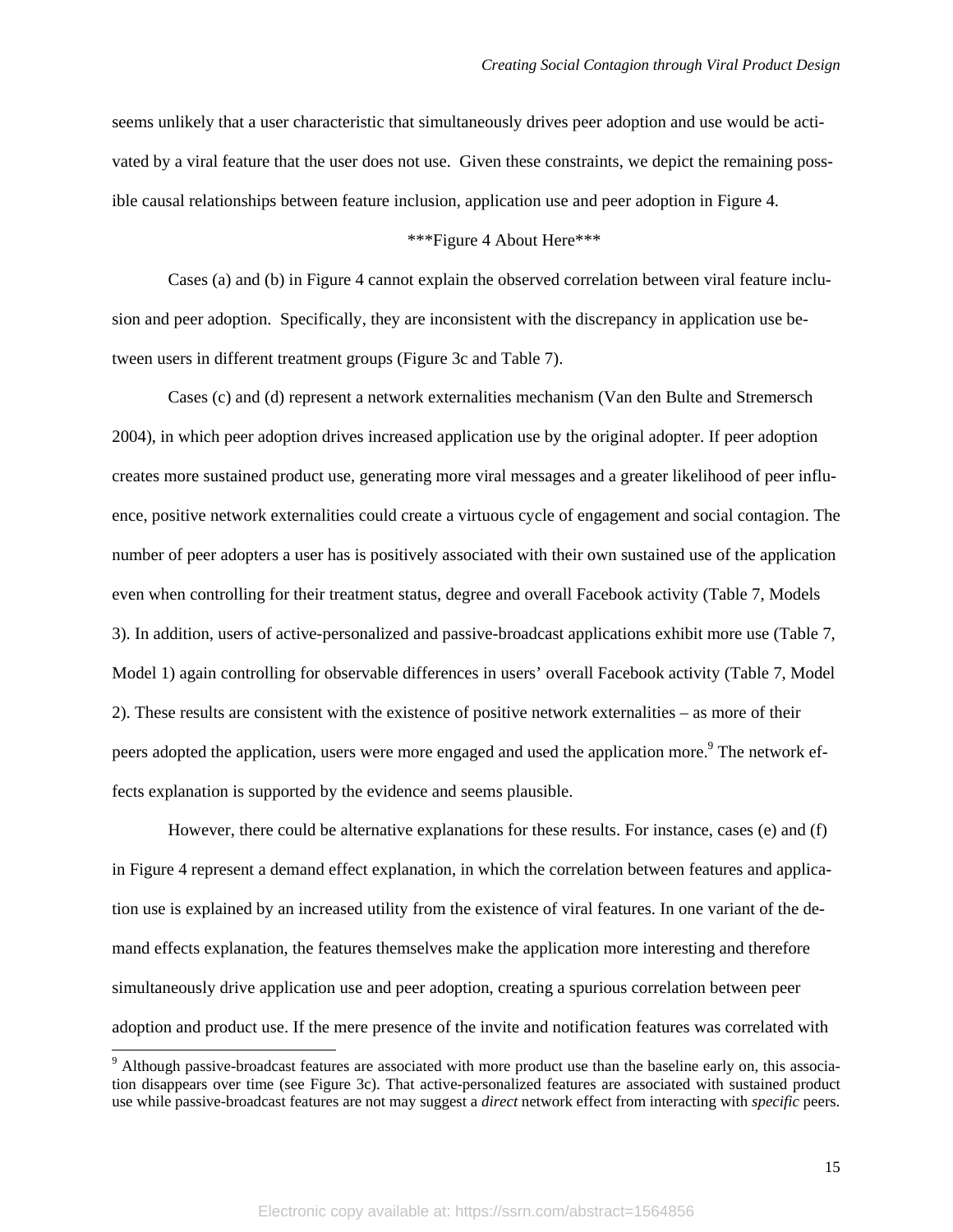both application use and peer adoption, and if peer adoption itself was not driving use, the correlation between the number of peer adopters and application use should disappear once we control for the use of invites and notifications. However, when we hold constant application use associated with both notifications and invites there is still a strong positive relationship between the number of peer adopters and application use (Table 7, Model 3), implying that increases in application use, beyond that explained by use of the viral features themselves, are correlated with more peer adoptions. This suggests demand effects do not fully explain the correlation between peer adoption and use.

It could still be that the viral state of the application itself makes the application more interesting that the mere existence of features rather than their use increases users' utility. However, for that theory to be consistent with our data, users would have to derive utility from viral features they do not use. The data do not support this explanation either. When the viral states are entered into the regression they significantly predict application activity in the expected directions and magnitudes (Table 7, Model 1). When the number of peer adopters is controlled, those relationships disappear completely (Table 7, Models 3 and 4), indicating that the viral state of the application alone—or the utility from simply being able to notify or invite friends—does not predict application use.

An alternative explanation consistent with the causal relationships depicted in (e) and (f) is that there is a demand effects from the existence of viral features which inspires peer adoption – that peers' expected utility from adopting the application is higher because they expect to have access to viral features. For example, it could be that because a user received an invitation, they adopted the application because they valued the ability to invite others and expected to have this feature in the product they adopted, creating a demand effect from the expected utility of having viral features enabled. It seems unlikely that a significant portion of the expected utility from adopting the application comes from the existence of the viral features rather than the functions of the application itself. However, to address this alternative explanation we performed additional analysis. On average, application use by peer adopters is a reasonable proxy for their satisfaction with the product – the extent to which their expectations regarding the product conform to the product they actually received upon adoption. We therefore examined the ap-

16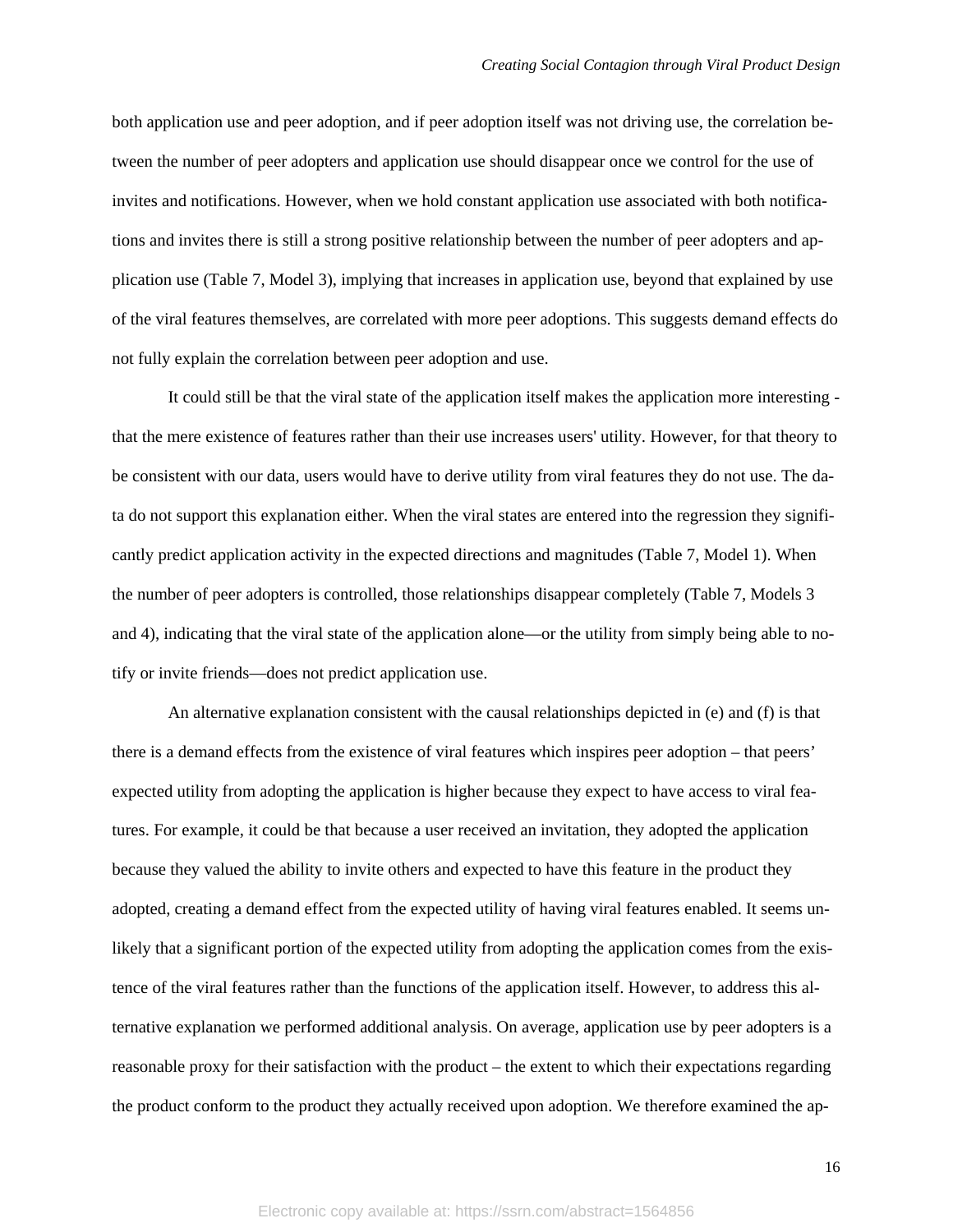plication use of peers that adopted through response to a viral message and divided those peers into two groups: those that received (through random assignment) a version of the product with the ability to send viral messages of the type they received from their influencing peer and those who received a version of the product without the ability to send viral messages of the type they received from their influencing peer. T-tests show that the use of the application by those who received applications with the features they would expect to receive and those that were "disappointed" (so to speak) by not receiving an application with the features they would expect to receive show no significant differences in application use (*tstatistic* =  $0.9054$ ; S.D. =  $8.0377$ . Given this evidence it is unlikely that adoption and use are explained by the attractiveness of the applications with viral features. These results imply demand effects alone cannot explain increased use of applications with viral features. We must therefore reject cases (e) and (f).

The only remaining explanations are those depicted in  $(g)$  and  $(h)$ , which capture both the demand effects arguments (features drive use) and network externalities (peer adoption drives use). Given these analyses, network externalities are at least in part responsible for driving application use. But, this is a conservative interpretation of the evidence. As we have ruled out most of the plausible demand effects explanations in (g) and (h) (that features drive use) it is likely that network effects are entirely responsible for the increased application use we observe among treated users.

Another piece of evidence corroborating network effects is that the hazard rate of adoption is increasing over adoption events, implying a reinforcement effect of prior adoptions on the likelihood of future adoption (Van den Bulte and Stremersch 2004). The hazard rate of adoption increases faster than exponentially for the first several adoption events, then more slowly, suggesting that reinforcement is approximately constant over peer adoptions. Although we interpret these results with caution because "one cannot distinguish between contagion and heterogeneity only on the basis of statistical properties of the distributional form" (Taibleson 1974: 878), the fact that the hazard rate of adoption is increasing in the *k* adoption events is consistent with a reinforcement effect of prior adoptions on future adoption.

\*\*\*Table 6, Table 8 and Figure 5 About Here\*\*\*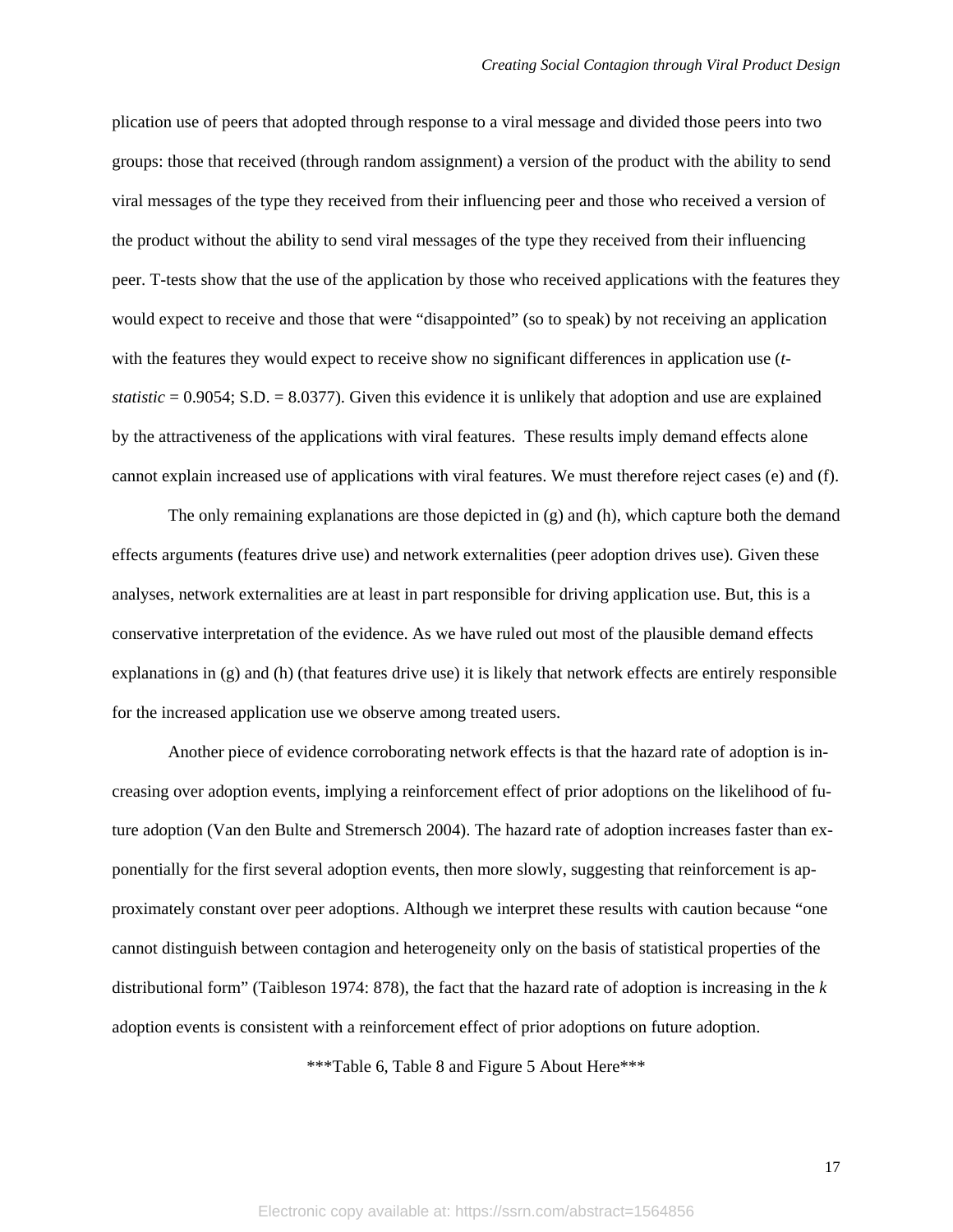Finally, Table 8 presents correlates of application diffusion which corroborate results of the randomized trial. Models 4-6 confirm that peers of initial adopters also use the application because diffusion depth depends on peers' (and peers of peers) application use. Active-personalized and passive-broadcast treatments significantly increase average diffusion depth and these effects are again explained by application use and the viral features themselves (Model 6). Results in Model 3 also corroborate hazard model estimates, confirming that invitations are on average three times more effective per message in inspiring peer adoption than notifications. Taken together, evidence of a strong correlation between the number of adopter friends and application use and the distributional properties of the baseline hazards of adoption events suggest that network externalities accelerate contagion. As more of a user's friends adopt, they use they application more, creating a positive feedback loop.

## **5. Conclusion**

 We conducted a large-scale randomized experiment testing the effectiveness of viral product design features in creating social contagion. We found that viral product design has econometrically identifiable impacts on peer influence and social contagion in new product diffusion. Results of our randomized trial suggest that designing viral features into products can increase social contagion by up to 400%. Surprisingly, designing products with passive-broadcast viral messaging capabilities generates more total peer influence and social contagion than adding active-personalized viral messaging capabilities. Although active-personalized messaging is more effective in encouraging adoption per message and is correlated with more user engagement and sustained product use, it is used less often and therefore generates less total peer adoption in the network. Data on the distributional form of the diffusion process and on product use are consistent with the existence of positive network externalities that reinforce peer adoption and create a virtuous cycle of engagement and contagion. These results have broad implications for managers attempting to promote viral product diffusion and for theories of social contagion, opinion leadership and viral product design.

18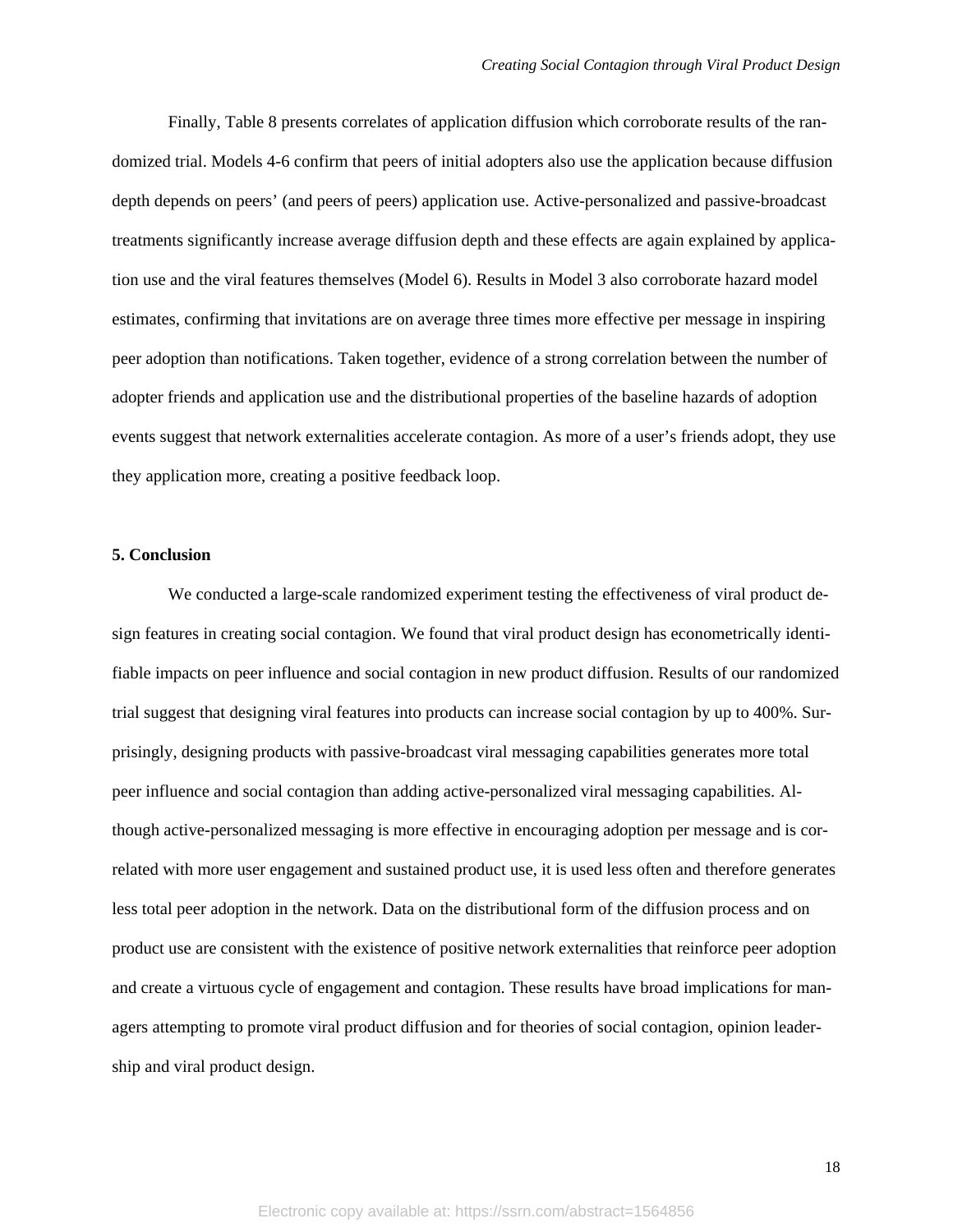First, our estimates imply that viral product design may be more effective in encouraging new product adoption than traditional marketing strategies alone. Although conversion rates (CR) are always significantly smaller than click-through rates (CTR), the CR for notifications and invitations even outperformed published statistics on CTR for traditional banner advertising, paid search advertising and email marketing campaigns. The 1% CR on notifications outperforms the CTR for traditional banner advertising (which range from .10-.20% in publicly available statistics) and invitations are ten times as effective at generating conversions as traditional banner ads are at generating click-throughs. Compared to email campaign CTR (which range from 2% to 6% in publicly available statistics), invitations are again more effective at a 10% conversion rate.<sup>10</sup> Notifications and invites also vastly outperform the ad campaign used in our recruitment phase on Facebook, which produced .07% and .01% click-through and conversion rates respectively. As Facebook currently has the largest market share of display advertising on the Web, these comparisons are even more impressive (Tucker 2010). Notifications and invites also outperform CTR and CR in paid search advertising, which have been estimated at .15% and .02% respectively (Ghose and Yang 2009). These comparisons show viral channels to be more effective at generating higher response rates than traditional digital advertising channels on the Web and in Facebook.

We also asked the directors of the firm with whom we partnered about their feature implementation and customer acquisition costs and learned that invites can be implemented for a total cost under \$600. Since implementing viral features incurs a low one-time fixed cost and the expected return is proportional to the increase in adopters the feature generates, viral product design may be a more costeffective strategy than increasing spending on traditional digital advertising (which incurs costs proportional to impressions or clicks). It may be however that the success of viral product design efforts depends on traditional advertising to the extent that an initial base of users is needed to implement viral marketing. It is also important to consider the social cost of viral messages. Bombarding users with messages from

 $\overline{\phantom{a}}$ 

<sup>&</sup>lt;sup>10</sup> Click-through rates on banner ads have declined from 0.33% to 0.19% from 2004 through 2008 (Forrester, Go Big or Go Home Advertising, 2009); DoubleClick reports that in 2008 average CTR in the US was 0.10% for banner ads (DoubleClick, Benchmark Report, 2009). For email campaigns, estimated CTR in 2008 and 2009 remained stable at 5.9%. (Epsilon, October 2009), while Mailer Mailer reports average CTR on email campaigns at 2.80% (Mailer Mailer, June 2009) and Web Market Central reports a "2-3%" CTR (Web Market Central 2007).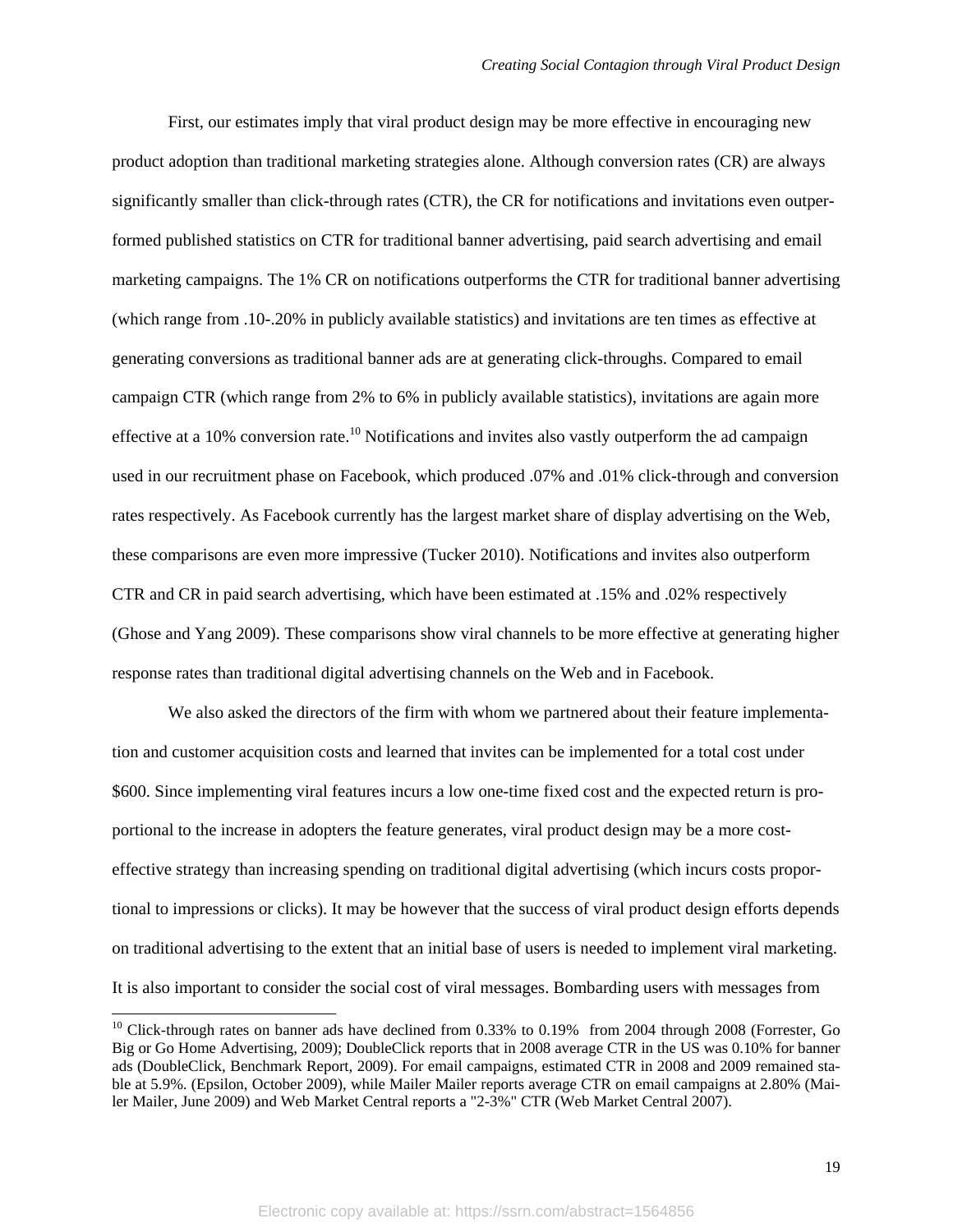peers may reduce the overall quality of the user experience. Future work should estimate the costs of viral product design more comprehensively and consider the implications of both marginal revenue and marginal cost on optimal product design.

Second, given that active-personalized features are more marginally effective but less globally effective than passive-broadcast features, a natural question is how managers can optimize the effectiveness of these viral features. As the main limitation of active-personalized features is that high effort costs curtail their use, one solution may be to couple active-personalized features with referral incentives that encourage their use (Biyalogorsky et al 2001). Optimally designed incentive strategies could encourage users to generate more personalized referrals and to target and personalize viral messages more effectively. It may also be possible to improve the low marginal effectiveness of passive-broadcast features by automatically targeting and personalizing broadcast messages algorithmically. If there is a social cost to viral messages, product and platform developers could seek to limit impersonal messages in adaptive ways that are tied to the effectiveness of the messages themselves.

Third, in the presence of viral features, network externalities drive a positive feedback loop in which product use drives peer adoption and peer adoption in turn drives product use. Managers should seek to enable this feedback loop by designing strong direct and indirect network externalities into their products. Maximizing engagement and minimizing churn may be obvious goals, but the effects of engagement and churn on product diffusion are less obvious. Interactions between network externalities, sustained use and customer churn may change over a product's lifecycle and may vary across products. More work on the relationships between social contagion, sustained use and customer churn over products and product lifecycles will help clarify when viral marketing is most effective.

Our work also has implications for platform developers that seek to benefit from social interactions taking place on their platforms. Platform developers can enable and constrain the viral features that operate in their ecosystem and engineer the user experience to increase sharing, interaction and the virality of products. If one considers the social cost of "spammy interactions," continuous redesign of social features for the purpose of optimizing the user experience is likely a rational, profit maximizing strategy.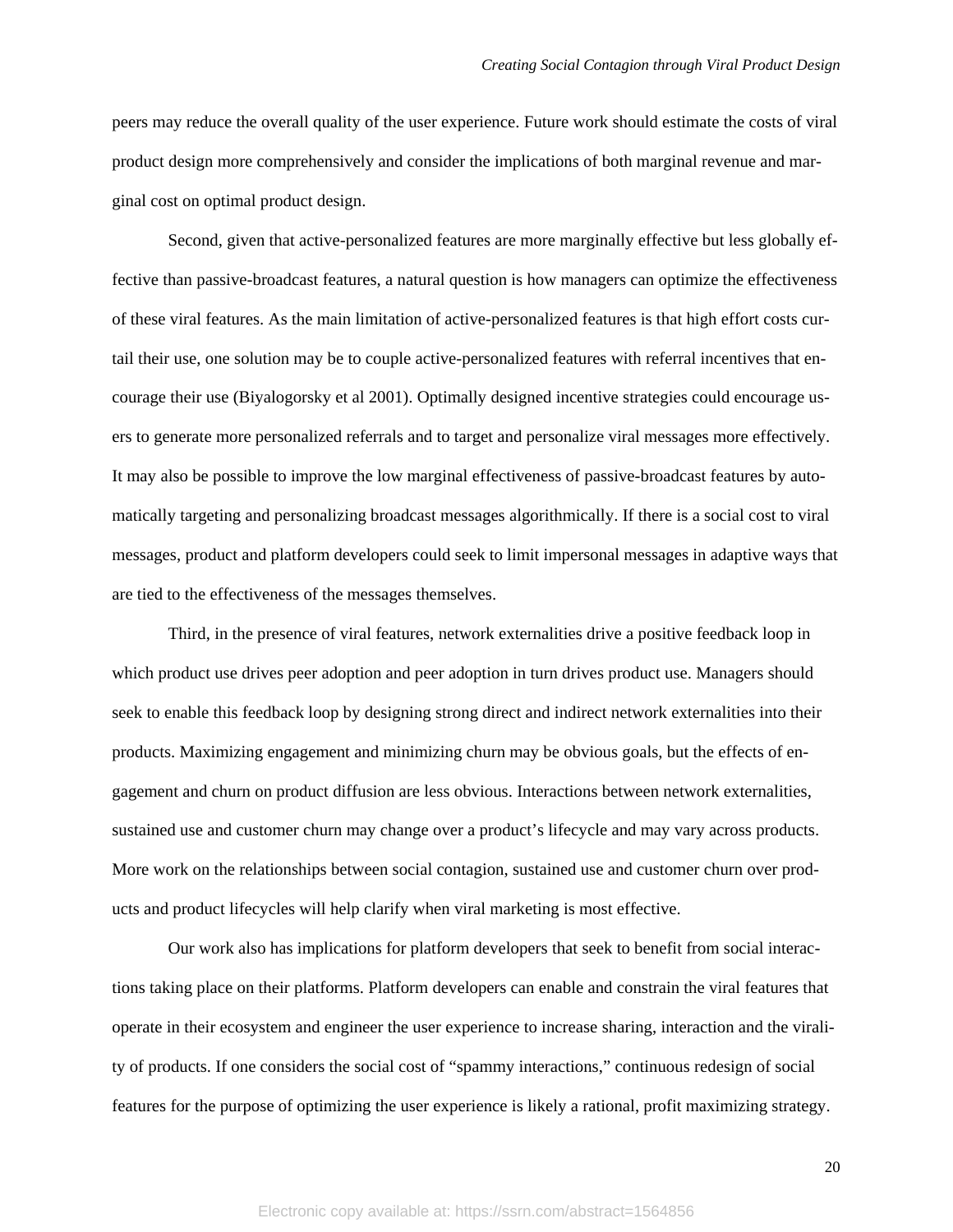From the platform developer's perspective optimization may take place over different variables and constraints, but improving the virality and use of applications available to users is likely an important goal.

Understanding optimal viral product design strategies, taking into account factors such as sustained product use, network externalities, social and economic costs, incentives and the marginal effectiveness of different viral features, could enable firms to optimally create and manage social contagion. The difficulty however is in determining what works and what does not. Numerous statistical challenges prevent clean causal estimation of the relationships between interventions and outcomes and the likely effects of changes in product design and platform policy. Fortunately, IT-based products and platforms provide natural vehicles for randomized experimentation. Given the low cost of conducting experiments, the rapid development and testing of viral design features, and the winner-take-all nature of markets with network externalities, this type of experimentation is likely to increase in the future and eventually to become commonplace in the development of many products and platforms. Our work sheds light on how viral products can be designed to generate social contagion, and offers a template for using randomized trials to identify peer influence in networks.

#### **References**

- Andersen, P. K. and Gill, R. D. (1982) "Cox's regression model for counting processes: a large sample Study." *The Annals of Statistics*, 10(4): 1100-1120.
- Aral, S. (Forthcoming) "Identifying Social Influence: A Comment on Opinion Leadership and Social Contagion in New Product Diffusion." Marketing Science.
- Aral, S., L. Muchnik, A. Sundararajan (2009) "Distinguishing influence-based contagion from homophily-driven diffusion in dynamic networks." *P. Natl. Acad. Sci.* USA 106 21544-21549.
- Aral, S. and Van Alstyne, M. W., (2009) "Networks, Information & Brokerage: The Diversity-Bandwidth Tradeoff." Available at SSRN: http://ssrn.com/abstract=958158
- Berger J and Heath C (2005) "Idea habitats: How the prevalence of environmental cues influences the success of ideas." *Cognitive Science* 29(2): 195-221.
- Biyalogorsky E, Gerstner E, & Libai B (2001) "Customer Referral Management: Optimal Reward Programs." *Marketing Science* 20(1): 82-95.
- Bramoulle Y, Djebbari H, & Fortin B (2009) "Identification of Peer Effects through Social Networks." *Journal of Econometrics* 150(1):41-55.
- Brown JJ & Reingen PH (1987) "Social Ties and Word-of-Mouth Referral Behavior." *The Journal of Consumer Research* 14(3):350-362.
- Christakis NA & Fowler JH (2007) "The Spread of Obesity in a Large Social Network over 32 Years." *New England Journal of Medicine* 357(4):370-379.
- Coleman JS (1988) "Social Capital in the Creation of Human Capital," *American Journal of Sociology*, 94: S95-S120.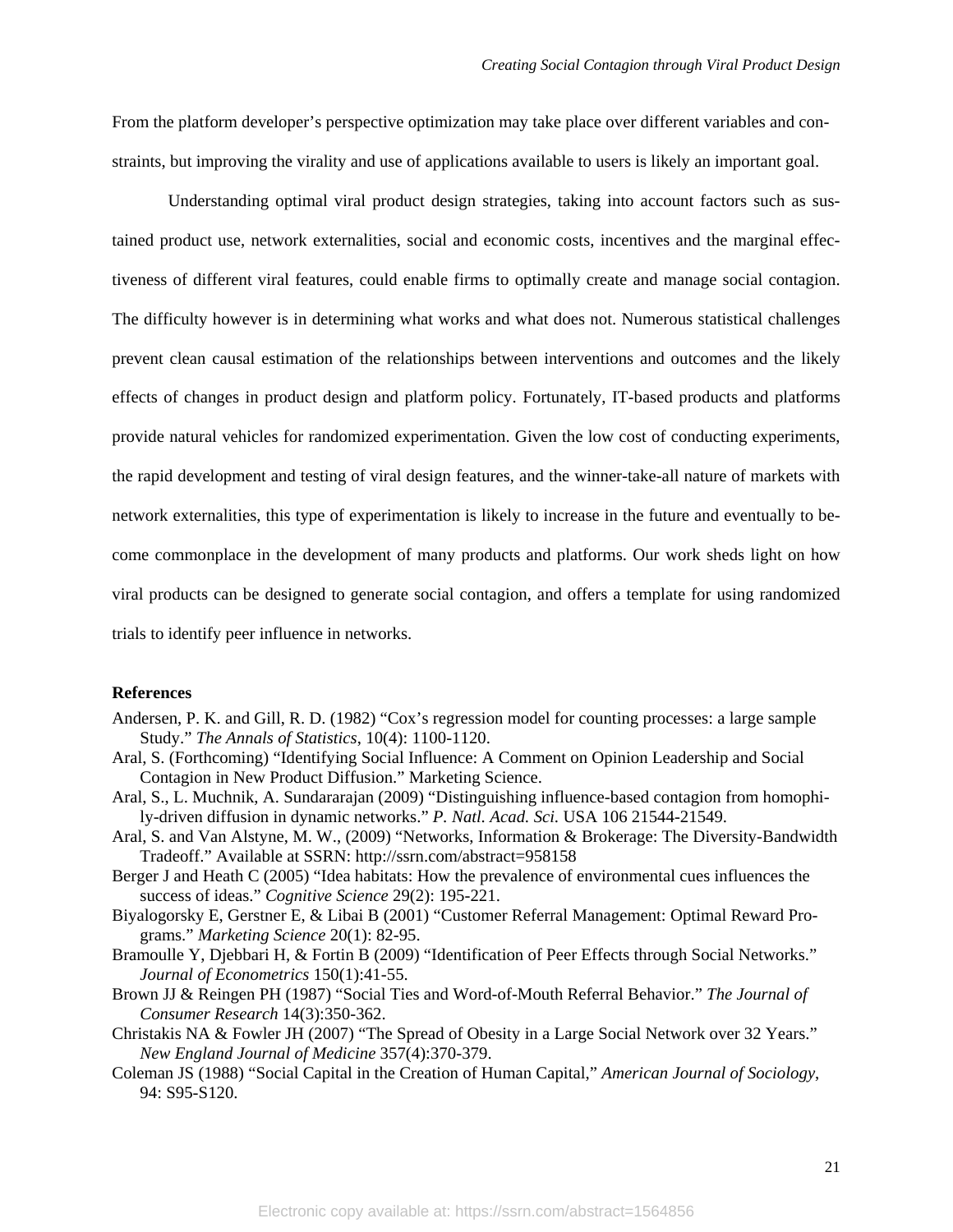- Dellarocas, C. (2006) "Strategic Manipulation of Internet Opinion Forums: Implications for Consumers and Firms" *Management Science*, 52(10):1577-1593.
- Duflo E, Glennerster R, & Kremer M (2006) "Using Randomization in Development Economics Research: A Toolkit." *Handbook of Developmental Economics,* Elsevier.
- Emerson RM (1962) "Power-Dependence Relations," *American Sociological Review* 27(1): 31-41.
- Frenzen J & Nakamoto K (1993) "Structure, cooperation, and the flow of market information," *Journal of Consumer Research* 20(3): 360-375.
- Ghose, A. and Han, S-P. (2010). "An Empirical Analysis of User Content Generation and Usage Behavior in Mobile Media." *Working Paper*. *NYU Stern School of Business*.
- Ghose, A. and Yang, S. (2009). "An Empirical Analysis of Search Engine Advertising: Sponsored Search in Electronic Markets." *Management Science*, 55(10): 1605-1622.
- Godes D & Mayzlin D (2004) "Using Online Conversations to Study Word-of-Mouth Communication." *Marketing Science* 23(4):545-560.
- Godes D & Mayzlin D (2009) "Firm-Created Word-of-Mouth Communication: Evidence from a Field Test." *Marketing Science* 28(4):721-739.
- Goldenberg J, Han S, Lehmann DR, & Hong JW (2009) "The Role of Hubs in the Adoption Process." *Journal of Marketing* 73(2):1-13.
- Gross R., Acquisti A, & Heinz J (2005) "Information Revelation and Privacy in Online Social Networks", *Workshop on Privacy in Proceedings of the 2005 ACM Workshop on Privacy*.
- Hartmann, W.R., Manchanda, P., Nair, H., Bothner, M., Dodds, P., Godes, D., Hosanagar, K., and C. Tucker (2008) *Marketing Letters*, 19: 287-304.
- Heath, C., Bell, C., and E. Sternberg (2001) "Emotional selection in Memes: The case of urban legends." *Journal of Personality and Social Psychology.* 81(6): 1028-1041.
- Hill S, Provost F, & Volinsky C (2006) "Network-Based Marketing: Identifying Likely Adopters via Consumer Networks." *Statist. Sci*. 21(2):256-276.
- Iyengar R, Van den Bulte C, & Valente TW. (Forthcoming) "Opinion Leadership and Social Contagion in New Product Diffusion." *Marketing Science.*
- Jackson MO (2008) "Average Distance, Diameter, and Clustering in Social Networks with Homophily." *Internet and Network Economics* 5385: 4-11.
- Katz, E., P.F. Lazersfled (1955) Personal Influence. Free Press, New York.
- Kelejian HH & Prucha IR (1998) "The method of elimination and substitution in the GMM estimation of mixed regressive, spatial autoregressive models." *Jrnl of Real Estate Fin. & Econ.* 17(1):99-121.
- Manchanda P, Xie Y, & Youn N (2008) "The Role of Targeted Communication and Contagion in Product Adoption." *Marketing Science* 27(6):961-976.
- Manski CF (1993) "Identification Problems in the Social Sciences." *Sociological Methodology* 23:1-56.
- Mayzlin, D. (2006) "Promotional Chat on the Internet." *Marketing Science* 25(2) 155-976.
- Nam, S, Manchanda, P and PK Chintagunta (2010) "The Effect of Signal Quality and Contiguous Word of Mouth on Customer Acquisition for a Video-On-Demand Service" *Marketing Science*: 1-11.
- Oestreicher-Singer G & Sundararajan A (2008) "The Visible Hand of Social Networks in Electronic Markets," *Working Paper*, 2008, Available at http://ssrn.com/abstract=1268516
- Phelps, JE, L Lewis, L, Mobilo, D Perry, N Raman (2004) "Viral Marketing or Electronic Word-of-Mouth Advertising: Examining Consumer Responses and Motivations to Pass Along Email." *Journal of Advertising Research* 44(4):333-348.
- Sacerdote B (2001) "Peer Effects with Random Assignment: Results for Dartmouth Roommates." *Quarterly Journal of Economics* 116(2):681-704.
- Snijders T, Steglich C, & Schweinberger M (2006) "Modeling the co-evolution of networks and behavior." *Longitudinal models in the behavioral and related sciences*, eds. Montfort Kv, Oud H, & Satorra A (Lawrence Erlbaum).
- Stephen AT & Berger JA (2009) "Creating Contagious: How Social Networks and Item Characteristics Combine to Spur Ongoing Consumption and Reinforce Social Epidemics." *Working Paper, Wharton.*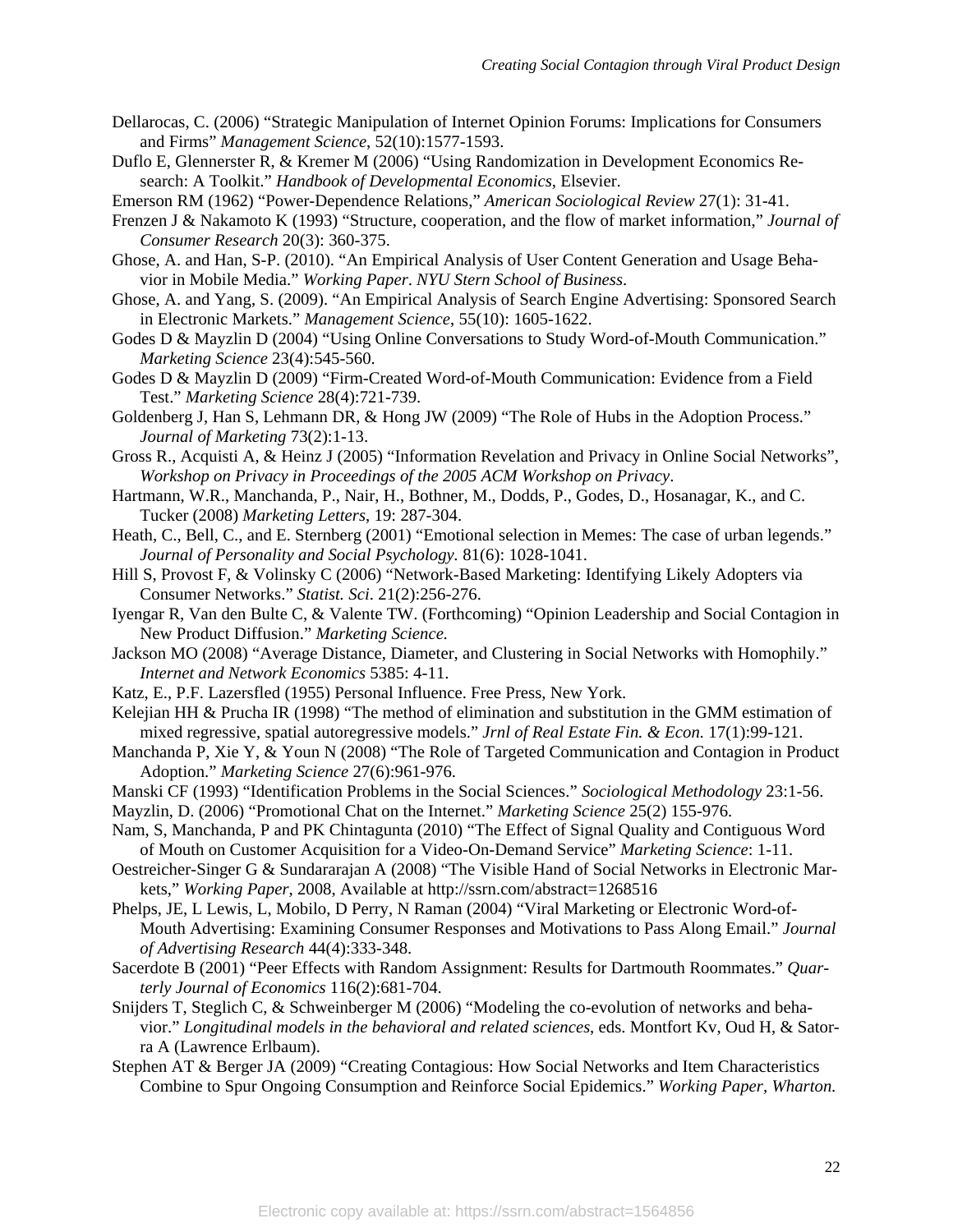- Taibleson, MH (1974) "Distinguishing between contagion, heterogeneity, and randomness in stochastic models." *American Soc. Review* 39(9): 877-880.
- Tam KY & Ho SY (2005) "Web Personalization as a Persuasion Strategy: An Elaboration Likelihood Model Perspective." *Information Systems Research* 16(3):271-291.
- Trusov, M, Bucklin, R.E., & Pauwels, K. (2009) "Effects of Word-of-Mouth Versus Traditional Marketing: Findings from an Internet Social Networking Site." *Journal of Marketing*, 73: 90-102.
- Tucker C (2008) "Identifying Formal and Informal Influence in Technology Adoption with Network Externalities." *Management Science* 54(12): 2024-2038.
- Tucker C (2010) "Social Networks, Personalized Advertising, and Privacy Controls" Net Institute Working Paper #10-07.
- Van den Bulte C & Iyengar R (2010) "Tricked by Truncation: Another Source of Spurious Social Contagion in New Product Adoption." *Working Paper, Wharton.*
- Van den Bulte C & Lilien GL (2001) "Medical Innovation Revisited: Social Contagion versus Marketing Effort." *The American Journal of Sociology* 106(5):1409-1435.
- Van den Bulte, C. and S. Stremersch (2004) "Social Contagion and Income Heterogeneity in New Product Diffusion: A Meta-Analytic Test." *Marketing Science,* 23(4):530-544.
- Van der Lans, R., van Bruggen, G, Eliashberg, J. and Wierenga, B. (2010) "A Viral Branching Model for Predicting the Spread of Electronic Word of Mouth." *Marketing Science* 29(2): 348-365.
- Watts DJ & Dodds PS (2007) "Influentials, Networks, and Public Opinion Formation," *Journal of Consumer Research* 34(4):441-458.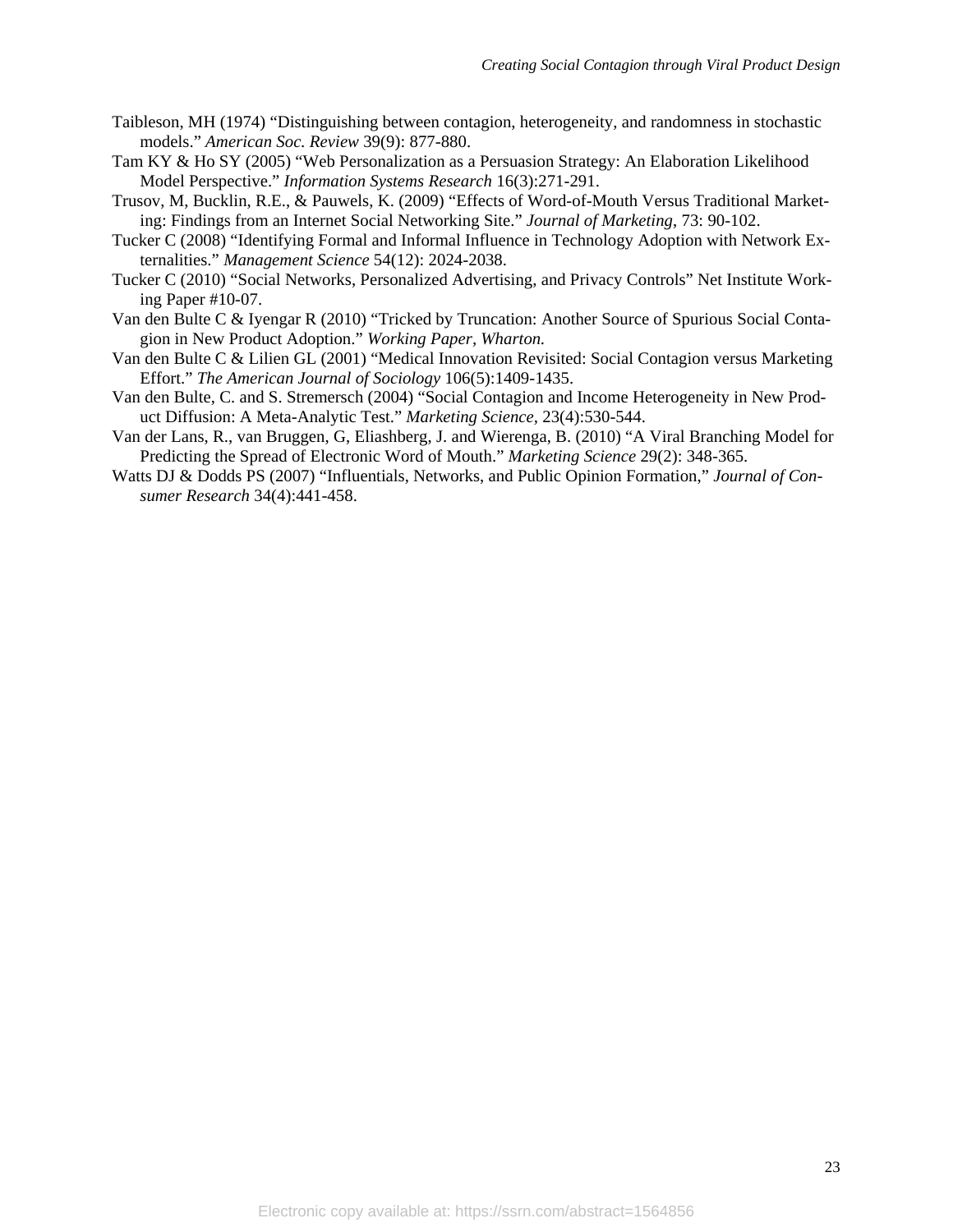# **Tables and Figures**

| <b>Table 1. Stratification Across Treatment Groups</b> |                                         |                  |  |  |  |  |
|--------------------------------------------------------|-----------------------------------------|------------------|--|--|--|--|
| <b>Baseline</b>                                        | Passive-broadcast   Active-personalized |                  |  |  |  |  |
| <b>Control</b>                                         | <b>Treatment</b>                        | <b>Treatment</b> |  |  |  |  |
| 5%                                                     | 47.5%                                   | 47.5%            |  |  |  |  |

| Table 2. Recruitment Statistics Describing the Initial Advertising Campaign |                    |               |                                     |                 |  |  |  |
|-----------------------------------------------------------------------------|--------------------|---------------|-------------------------------------|-----------------|--|--|--|
| Wave                                                                        | <b>Impressions</b> | <b>Clicks</b> | <b>Advertising Related Installs</b> | <b>Installs</b> |  |  |  |
| $1$ (Day 0)                                                                 | 18,264,600         | 12.334        | 3.072                               | 3,714           |  |  |  |
| 2 (Day 15)                                                                  | 20,912,880         | 25,709        | 2,619                               | 3,474           |  |  |  |
| 3 (Day 20)                                                                  | 19,957,640         | 7.624         | 3.219                               | 4,039           |  |  |  |
| Total                                                                       | 59,135,120         | 45,667        | 8.910                               | 11.227          |  |  |  |

| Table 3. Summary Statistics and Mean Comparisons of Active, Passive and Baseline Users |                 |                                                 |              |             |             |             |  |
|----------------------------------------------------------------------------------------|-----------------|-------------------------------------------------|--------------|-------------|-------------|-------------|--|
|                                                                                        |                 | $\overline{c}$<br>3<br>5<br>$\overline{4}$<br>6 |              |             |             |             |  |
|                                                                                        | <b>Baseline</b> | Passive                                         | Active       | t-statistic | t-statistic | t-statistic |  |
|                                                                                        | $(N = 405)$     | $(N = 4600)$                                    | $(N = 4682)$ | $(B-P)$     | $(B-A)$     | $(P-A)$     |  |
|                                                                                        | Mean            | Mean                                            | Mean         | t-statistic | t-statistic | t-statistic |  |
|                                                                                        | (SD)            | (SD)                                            | (SD)         | (SE)        | (SE)        | (SE)        |  |
|                                                                                        | 31.51           | 30.81                                           | 29.94        | .46         | 1.03        | 1.45        |  |
| Age                                                                                    | (13.80)         | (13.31)                                         | (13.27)      | (13.35)     | (13.31)     | (13.24)     |  |
|                                                                                        | .25             | .33                                             | .32          | $-1.57$     | $-1.42$     | .40         |  |
| Gender (1=Male)                                                                        | (.44)           | (.47)                                           | (.47)        | (.47)       | (.46)       | (.47)       |  |
| Degree <sup>†</sup>                                                                    | 171.79          | 170.25                                          | 166.97       | .09         | .32         | .55         |  |
|                                                                                        | (223.88)        | (278.64)                                        | (248.77)     | (275.13)    | (247.15)    | (263.82)    |  |
| Number of Facebook                                                                     | 40.52           | 36.45                                           | 37.07        | .46         | .15         | $-.09$      |  |
| <b>Wall Posts</b>                                                                      | (79.89)         | (94.16)                                         | (246.76)     | (93.11)     | (238.20)    | (188.31)    |  |
| Number of Adopters in                                                                  | .01             | 0.07                                            | 0.10         | $-2.84***$  | $-3.60***$  | $-3.64***$  |  |
| User's Local Network                                                                   | (.12)           | (.35)                                           | (.44)        | (.34)       | (.43)       | (.40)       |  |
| Percentage of Adopters                                                                 | .02             | .09                                             | .15          | $-1.92*$    | $-2.35**$   | $-2.83***$  |  |
| in User's Local Network                                                                | (.002)          | (.01)                                           | (.01)        | (.01)       | (.01)       | (.01)       |  |
| Maximum Diffusion                                                                      | .01             | .04                                             | .05          | $-2.53*$    | $-3.01***$  | $-1.98***$  |  |
| Depth                                                                                  | (.11)           | (.22)                                           | (.24)        | (.21)       | (.24)       | (.23)       |  |
|                                                                                        | 9.40            | 4.77                                            | 3.17         | 1.27        | $2.04**$    | $2.45***$   |  |
| Time to 1st Adopter                                                                    | (9.71)          | (8.04)                                          | (6.72)       | (8.07)      | (6.77)      | (7.30)      |  |
|                                                                                        |                 | 5.23                                            | 4.43         |             |             | 0.58        |  |
| Time to 2nd Adopter                                                                    |                 | (8.17)                                          | (6.97)       |             |             | (7.45)      |  |
|                                                                                        |                 | 5.29                                            | 3.04         |             |             | 1.08        |  |
| Time to 3rd Adopter                                                                    |                 | (8.07)                                          | (5.25)       |             |             | (6.33)      |  |
|                                                                                        |                 | 6                                               | 1.17         |             |             | $2.84***$   |  |
| Time to 4th Adopter                                                                    |                 | (5.83)                                          | (1.12)       |             |             | (3.58)      |  |
|                                                                                        | 3.17            | 4.17                                            | 4.56         | $-2.54**$   | $-2.89***$  | $-2.20*$    |  |
| <b>Application Use</b>                                                                 | (4.59)          | (7.24)                                          | (8.98)       | (7.08)      | (8.73)      | (8.16)      |  |

Notes: This table reports means and standard deviations for demographic variables, peer adoption statistics and Facebook and application activity statistics of Baseline (Column 1), Passive (Column 2), and Active (Column 3) control and treatment group users, as well as results of T-tests of mean differences between Baseline and Passive Users (Column 4), Baseline and Active Users (Column 5) and Passive and Active Users (Column 6). Variables reported include: Age: Self-reported age on Facebook; Gender (1=Male): Self-reported gender on Facebook; Degree: Number of Facebook friends; Number of Facebook Wall Posts: Count of the number of 'wall posts' posted to an individual's Facebook profile recorded at the beginning of the study; Percentage of Adopters in User's Local Network: The percentage of an individual's Facebook friends who adopted the application calculated at the end of the observation period; Time to  $1^{st}$ ,  $2^{nd}$ ,  $3^{rd}$ ,  $4^{th}$  Adopter: The time in days to the first, second, third and fourth adopters in the user's friend network; Application Use: A continuous measure of application calls from a user's account to the application server indicating the number of actions taken on the application. Statistical Significance of T-Tests: \*\*\*p<.001; \*\*p<.05; \*p<.10; † Kolmogorov-Smirnov Tests of Degree Distribution Differences: Baseline-Passive: .04, p = .80, N.S.; Baseline-Active: .04, p = .79, N.S.; Passive-Active: 01,  $p = .94$ , N.S.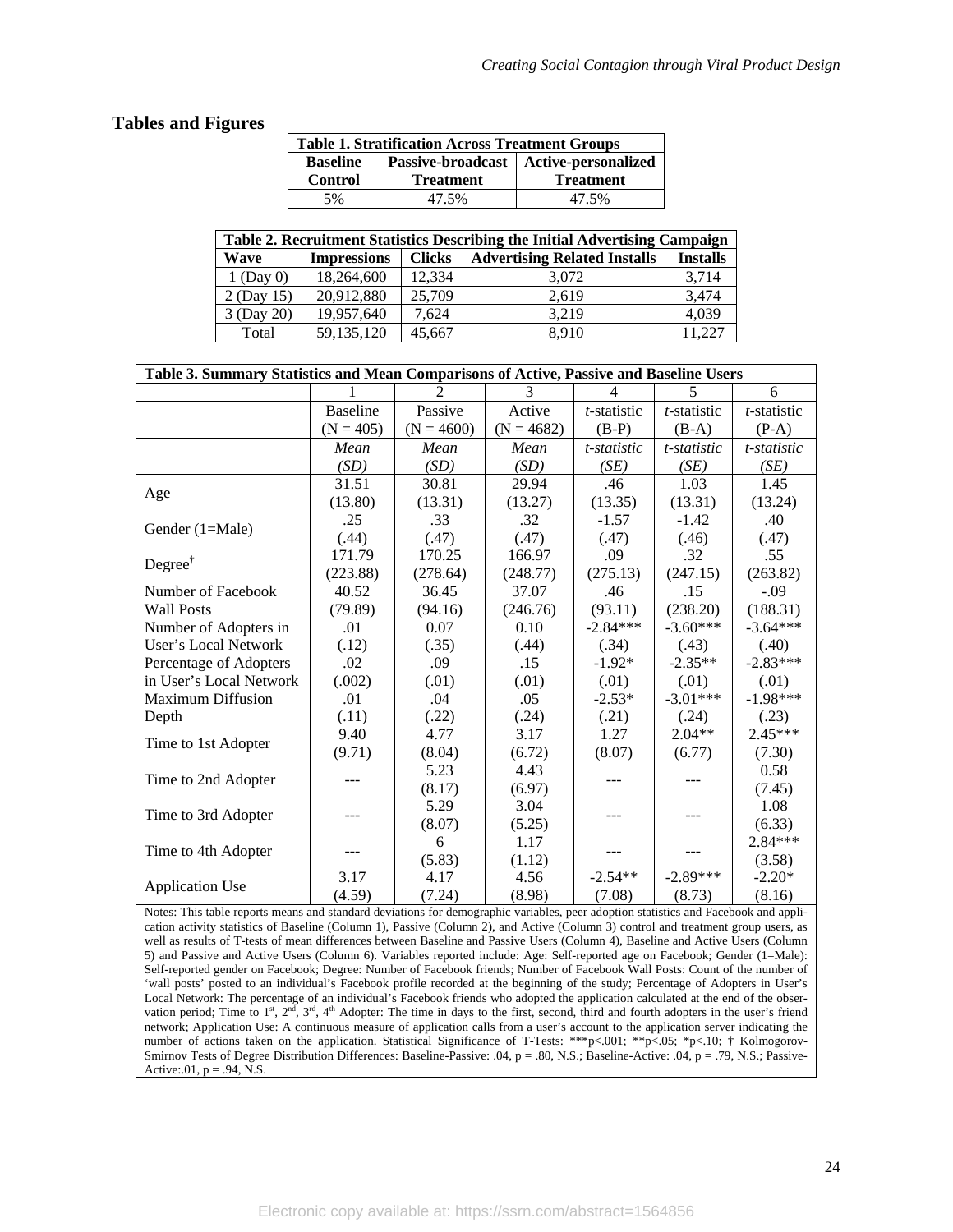| Table 4: Variance-Corrected Stratified Proportional Hazards of Contagion in                             |           |           |           |           |  |  |  |  |
|---------------------------------------------------------------------------------------------------------|-----------|-----------|-----------|-----------|--|--|--|--|
| <b>Networks of Baseline, Passive and Active Treatment Groups</b>                                        |           |           |           |           |  |  |  |  |
|                                                                                                         | 4<br>3    |           |           |           |  |  |  |  |
|                                                                                                         | Hazard    | Hazard    | Hazard    | Hazard    |  |  |  |  |
|                                                                                                         | Ratio     | Ratio     | Ratio     | Ratio     |  |  |  |  |
|                                                                                                         | 'SE)      | (SE)      | (SE)      | (SE)      |  |  |  |  |
| Viral State $=$ Passive                                                                                 | $3.46***$ | $3.35***$ | $2.50**$  | $2.51**$  |  |  |  |  |
|                                                                                                         | (1.18)    | (1.15)    | (.86)     | (.86)     |  |  |  |  |
| Viral State $=$ Active                                                                                  | $4.44***$ | 4.21***   | 3.33***   | $3.31***$ |  |  |  |  |
|                                                                                                         | (1.64)    | (1.56)    | (1.24)    | (1.24)    |  |  |  |  |
|                                                                                                         |           | $1.02***$ | $1.02***$ | $1.02***$ |  |  |  |  |
| <b>Application Use</b>                                                                                  |           | (.004)    | (.003)    | (.003)    |  |  |  |  |
| <b>Notifications</b>                                                                                    |           |           | $1.02***$ | $1.02***$ |  |  |  |  |
|                                                                                                         |           |           | (.002)    | (.002)    |  |  |  |  |
|                                                                                                         |           |           |           | $1.06**$  |  |  |  |  |
| Invites                                                                                                 |           |           |           | (.028)    |  |  |  |  |
| Log                                                                                                     | -4694.359 | -4631.795 | -4544.845 | -4542.577 |  |  |  |  |
| Likelihood                                                                                              |           |           |           |           |  |  |  |  |
| $X^2$ (d.f)                                                                                             | 19.34***  | 57.41***  | 298.78*** | 307.47*** |  |  |  |  |
|                                                                                                         | (2)       | (3)       | (4)       | (5)       |  |  |  |  |
| <b>Observations</b>                                                                                     | 3929      | 3929      | 3929      | 3929      |  |  |  |  |
| Notes: The table reports parameter estimates and standard errors from the Variance-Corrected Stratified |           |           |           |           |  |  |  |  |
| Proportional Hazards Model specified on page 13 with robust standard errors clustered around users'     |           |           |           |           |  |  |  |  |

local network neighborhoods. Variables reported include: Viral State = Passive: A dummy variable denoting Passive Viral Application users; Viral State = Active: A dummy variable denoting Active Viral Application users; Application Use: A continuous measure of application calls from a user's account to the application server indicating the number of actions taken on the application; Notifications: Integer count of the number of notifications sent; Invites: Integer count of the number of invites sent; Statistical Significance of parameters is reported as follows: \*\*\*p<.001; \*\*p<.05; \*p<.10.

| Table 5: Clickstream Analysis of Responses to Viral Messages and Adoption |               |                                                    |                                           |  |  |
|---------------------------------------------------------------------------|---------------|----------------------------------------------------|-------------------------------------------|--|--|
|                                                                           |               |                                                    |                                           |  |  |
|                                                                           | Messages Sent | Adoptions via Click<br><b>Through Installation</b> | <b>Adoption Rate</b><br>(Marginal Impact) |  |  |
| Invitations                                                               | 160           | ١h                                                 | .10                                       |  |  |
| <b>Notifications</b>                                                      | 69980         | 666                                                |                                           |  |  |

| Table 6: Baseline Hazards Over k Events $\lambda_{0k}$ (k = 16) |                                                                                                                                                                                                |       |      |     |  |  |  |  |
|-----------------------------------------------------------------|------------------------------------------------------------------------------------------------------------------------------------------------------------------------------------------------|-------|------|-----|--|--|--|--|
|                                                                 |                                                                                                                                                                                                | 2     | 3    | 4   |  |  |  |  |
|                                                                 | Mean(SD)                                                                                                                                                                                       | Min   | Max  | N   |  |  |  |  |
| $\lambda_{01}$                                                  | .0002<br>(.0001)                                                                                                                                                                               | .0001 | .001 | 523 |  |  |  |  |
| $\lambda_{02}$                                                  | .002<br>(.001)                                                                                                                                                                                 | .001  | .013 | 128 |  |  |  |  |
| $\lambda_{03}$                                                  | .015<br>(.024)                                                                                                                                                                                 | .005  | .14  | 42  |  |  |  |  |
| $\lambda_{04}$ $\lambda_{05}$                                   | .034<br>(.010)                                                                                                                                                                                 | .021  | .054 | 20  |  |  |  |  |
|                                                                 | .046<br>(.008)                                                                                                                                                                                 | .037  | .067 | 15  |  |  |  |  |
| $\lambda_{06}$                                                  | .099<br>(.044)                                                                                                                                                                                 | .053  | .14  | 7   |  |  |  |  |
|                                                                 | Notes: The table reports means, standard deviations, minimum and maximum values for<br>baseline hazard lambda parameters of the $k^{\text{th}}$ adoption events in users' networks, $k = 16$ . |       |      |     |  |  |  |  |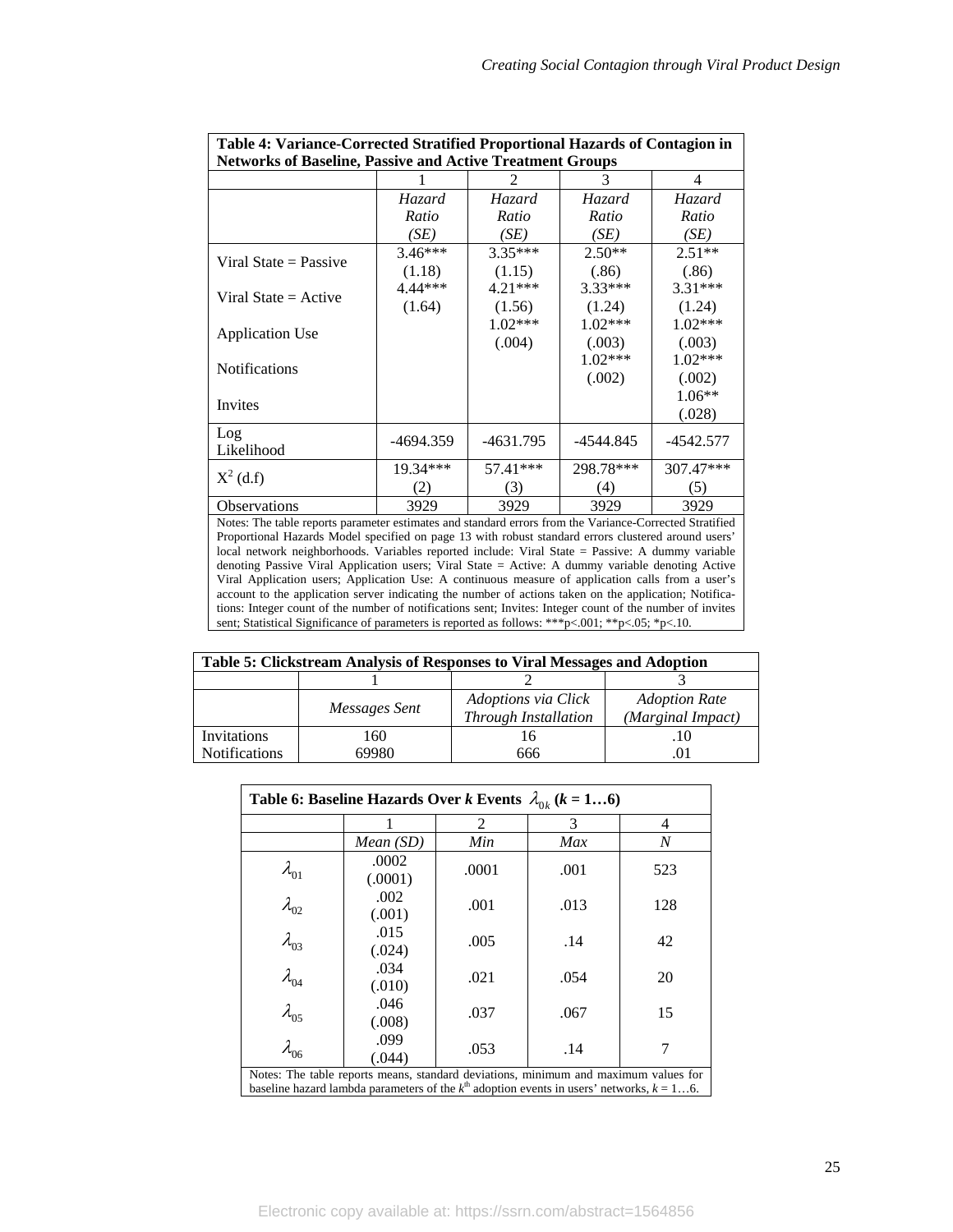| <b>Table 7. Correlates of Application Use</b>                                                                                      |             |                |             |             |  |  |  |
|------------------------------------------------------------------------------------------------------------------------------------|-------------|----------------|-------------|-------------|--|--|--|
|                                                                                                                                    | 1           | $\overline{2}$ | 3           | 4           |  |  |  |
|                                                                                                                                    | Application | Application    | Application | Application |  |  |  |
|                                                                                                                                    | Use         | Use            | Use         | Use         |  |  |  |
|                                                                                                                                    | <b>Beta</b> | <b>Beta</b>    | <b>Beta</b> | <b>Beta</b> |  |  |  |
|                                                                                                                                    | (SE)        | (SE)           | (SE)        | (SE)        |  |  |  |
| Viral State = Passive                                                                                                              | $.129*$     | .112           | .062        | $-.037$     |  |  |  |
|                                                                                                                                    | (.074)      | (.079)         | (.076)      | (.074)      |  |  |  |
|                                                                                                                                    | .190***     | $.171**$       | .091        | $-.006$     |  |  |  |
| Viral State $=$ Active                                                                                                             | (.074)      | (.079)         | (.076)      | (.074)      |  |  |  |
|                                                                                                                                    | $-.0001$    | $-.0001$       | $-.0002**$  | $-.0002**$  |  |  |  |
| Degree                                                                                                                             | (.0001)     | (.0001)        | (.0001)     | (.0001)     |  |  |  |
|                                                                                                                                    |             | $.054***$      | $.042***$   | $.026*$     |  |  |  |
| <b>Facebook Activity</b>                                                                                                           |             | (.016)         | (.015)      | (.014)      |  |  |  |
| <b>Notifications</b>                                                                                                               |             |                |             | $.022***$   |  |  |  |
|                                                                                                                                    |             |                |             | (.001)      |  |  |  |
|                                                                                                                                    |             |                |             | $.055**$    |  |  |  |
| Invites                                                                                                                            |             |                |             | (.024)      |  |  |  |
|                                                                                                                                    |             |                | $.607***$   | $.360***$   |  |  |  |
| Number of Adopters                                                                                                                 |             |                | (.030)      | (.031)      |  |  |  |
| F Value                                                                                                                            | $3.51***$   | 4.87***        | 83.54***    | 128.92***   |  |  |  |
| (d.f.)                                                                                                                             | (3)         | (4)            | (5)         | (7)         |  |  |  |
| $R^2$                                                                                                                              | .002        | .003           | .07         | .14         |  |  |  |
| Observations                                                                                                                       | 6310        | 5766           | 5766        | 5766        |  |  |  |
| Notes: This table reports OLS parameter estimates for a linear estimating equation regressing Application Use (defined in Table 3) |             |                |             |             |  |  |  |

on the variables listed, including: Facebook Activity: The normalized sum of integer counts of the number of wall posts, activities, affiliations, groups, interests, pages, notes, favorite books, movies, music, and TV shows, calculated at the beginning of the study. For all other variable definitions see Tables 3 and 4. Models are estimated with robust standard errors clustered around users' local network neighborhoods. Statistical significance of parameters is reported as follows: \*\*\*p<.001; \*\*p<.05; \*p<.10.

| <b>Table 8. Correlates of Application Diffusion</b>                                                                                   |             |             |               |             |             |             |  |
|---------------------------------------------------------------------------------------------------------------------------------------|-------------|-------------|---------------|-------------|-------------|-------------|--|
|                                                                                                                                       |             | 2           | $\mathcal{E}$ | 4           | 5           | 6           |  |
|                                                                                                                                       | Number of   | Number of   | Number of     | Diffusion   | Diffusion   | Diffusion   |  |
|                                                                                                                                       | Adopters    | Adopters    | Adopters      | Depth       | Depth       | Depth       |  |
|                                                                                                                                       | <b>Beta</b> | <b>Beta</b> | <b>Beta</b>   | <b>Beta</b> | <b>Beta</b> | <b>Beta</b> |  |
|                                                                                                                                       | (SE)        | (SE)        | (SE)          | (SE)        | (SE)        | (SE)        |  |
| Viral State $=$ Passive                                                                                                               | .078**      | $.084**$    | .020          | $.045**$    | $.048***$   | .020        |  |
|                                                                                                                                       | (.031)      | (.033)      | (.059)        | (.0178)     | (.019)      | (.018)      |  |
| Viral State $=$ Active                                                                                                                | $.119***$   | $.131***$   | $.059*$       | $.057***$   | $.063***$   | $.033*$     |  |
|                                                                                                                                       | (.031)      | (.032)      | (.030)        | (.018)      | (.019)      | (.018)      |  |
|                                                                                                                                       | $.0001***$  | $.0001**$   | $.0001**$     | $.0001***$  | $.00004**$  | $.00003**$  |  |
| Degree                                                                                                                                | (.00002)    | (.00003)    | (.00002)      | (.00001)    | (.00002)    | (.00001)    |  |
|                                                                                                                                       |             | $.019***$   | .006          |             | $.013***$   | $.007**$    |  |
| <b>Facebook Activity</b>                                                                                                              |             | (.006)      | (.006)        |             | (.004)      | (.004)      |  |
|                                                                                                                                       |             |             | $.061***$     |             |             | $.021***$   |  |
| <b>Application Use</b>                                                                                                                |             |             | (.005)        |             |             | (.003)      |  |
|                                                                                                                                       |             |             | $.010***$     |             |             | $.005***$   |  |
| Notifications                                                                                                                         |             |             | (.0004)       |             |             | (.0002)     |  |
|                                                                                                                                       |             |             | $.035***$     |             |             | $-.003$     |  |
| Invites                                                                                                                               |             |             | (.010)        |             |             | (.006)      |  |
| F Value                                                                                                                               | 12.20***    | 11.18***    | 157.94***     | 9.36***     | 10.11***    | 85.13***    |  |
| (d.f.)                                                                                                                                | (3)         | (4)         | (7)           | (3)         | (4)         | (7)         |  |
| $R^2$                                                                                                                                 | .006        | .007        | .16           | .004        | .007        | .09         |  |
| <b>Observations</b>                                                                                                                   | 8910        | 5766        | 5766          | 6310        | 5766        | 5766        |  |
| Notes: This table reports OLS parameter estimates for linear estimating equations regressing the Number of Adopters (defined in Table |             |             |               |             |             |             |  |
| 3) and Diffusion Depth: The maximum network distance from a treated user to any peer adopter in a linked chain of adoptions, on the   |             |             |               |             |             |             |  |
| variables listed. See Table 7 for all additional notes and variable definitions.                                                      |             |             |               |             |             |             |  |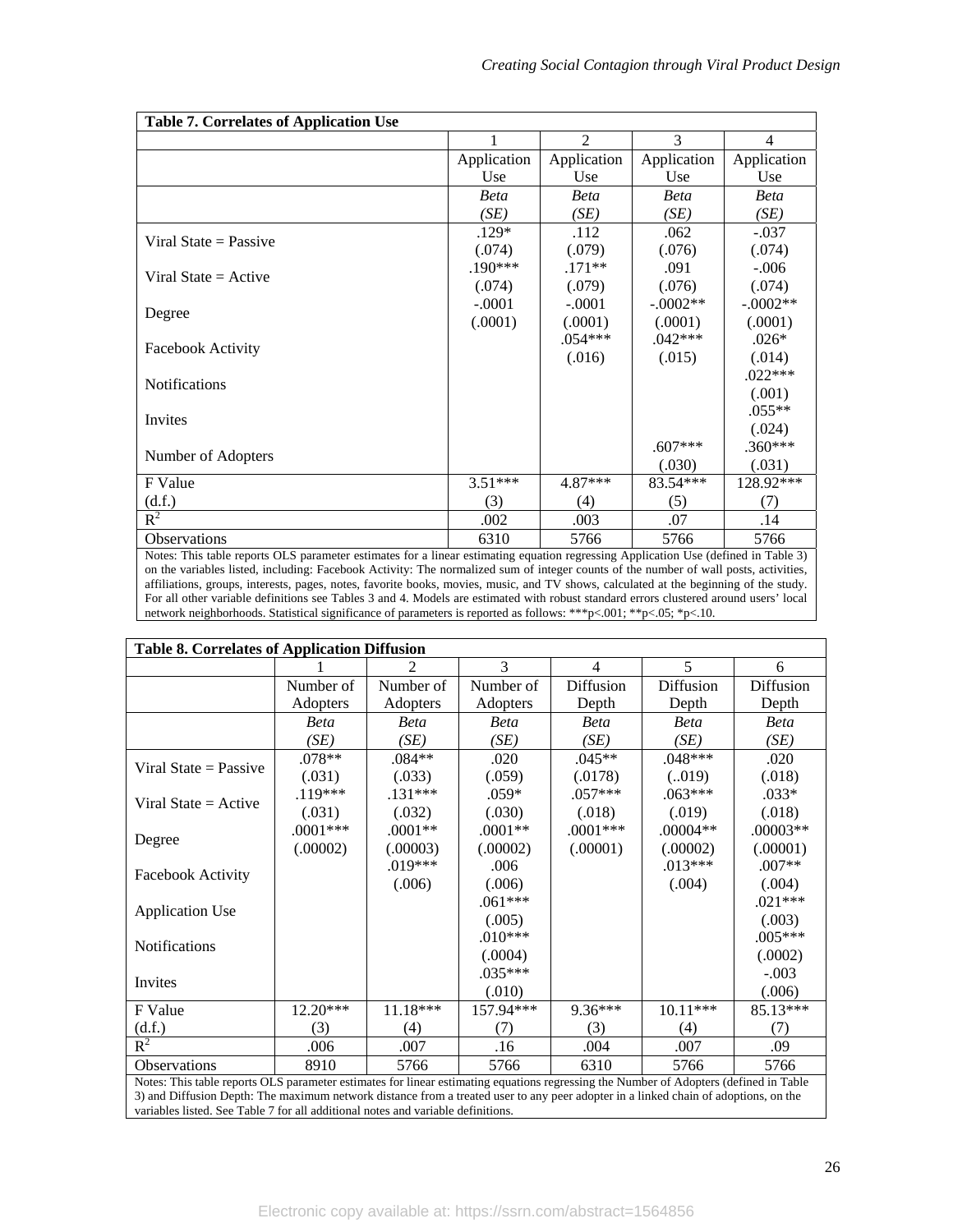# **Figures.**



**Figure 1. The Viral Product Feature Space.** Describes the space of viral features along two dimensions - activity and personalization. We expect greater marginal peer influence per message to be generated by features near the upper right corner of the space (e.g. Personalized Referrals), and more messages to be generated by features near the bottom left corner of the space (e.g. Automated Broadcast Notifications). The space is not limited to personalized referrals and automated broadcast notifications. For example, Slide.com and RockYou.com use hypertext embedding to allow users to create and embed slideshows of pictures or other content on their websites, weblogs and social networking profile pages. As other users browse those items, hyperlinks allow them to download the products themselves. Personalized hypertext embedding, such as profile box installations on Facebook are more personalized than generalized hypertext embedding because they target a user's personal social network. Collaborative bookmarking sites like Delicious.com are personalized but also include an element of algorithmic activity. The automated targeted notifications box represents a feature that could exist if notifications were targeted toward specific individuals using collaborative filtering.



**Figure 2. Graphical Representation of the Experimental Comparison**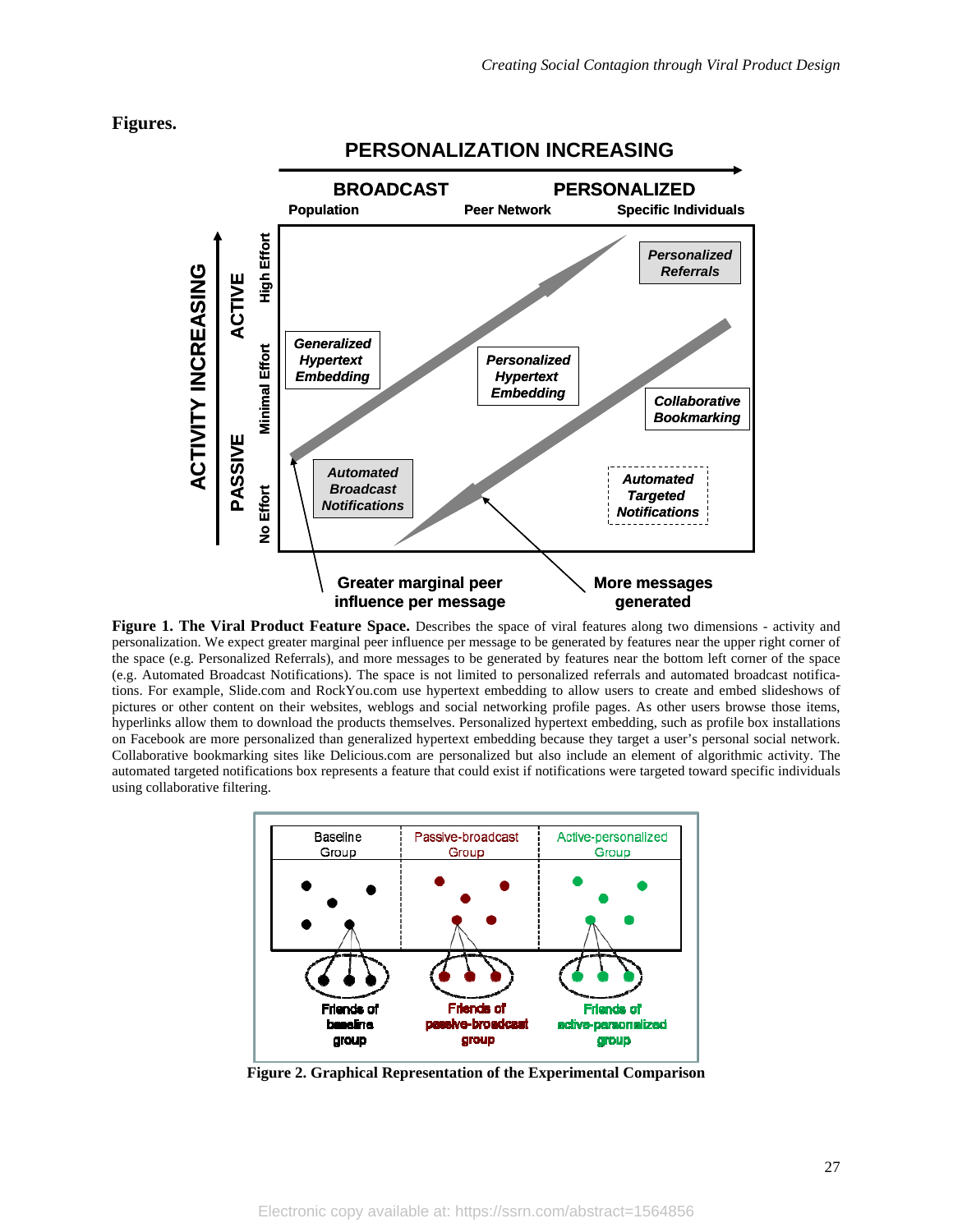

**Figure 3. Plots a) the cumulative number of peer adoptions, b) the fraction of susceptible peer adopters, c) the average activity, and d) the Kaplan-Meier Survival Estimates over time for baseline, active and passive users.** 



**Figure 4: Possible causal relationships between the existence of application features, peer adoption, and application use. Arrows indicate causal direction.**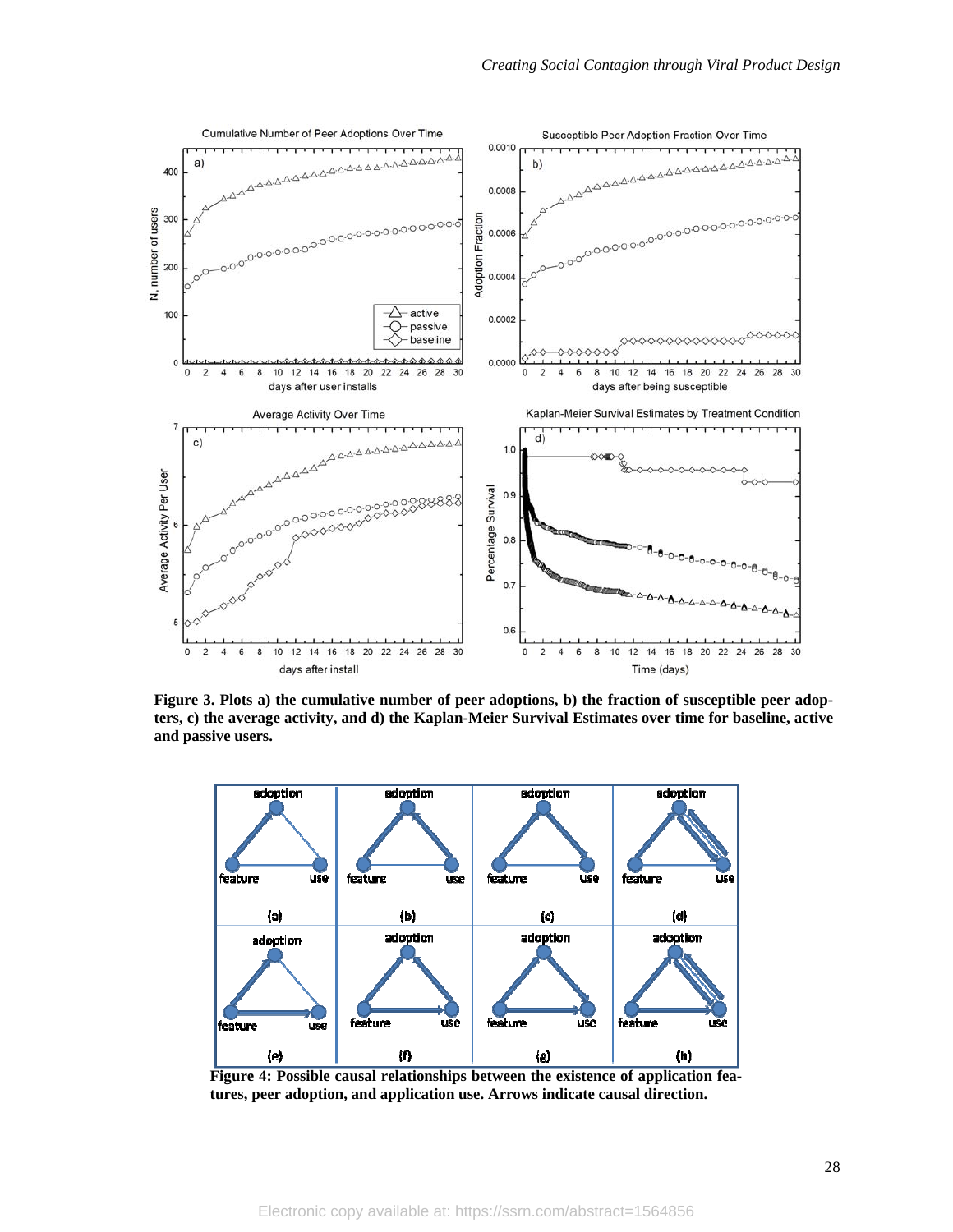

**Figure 5. Baseline Hazards**  $(\lambda_{0k})$  for  $k = 1...6$  fitted to an Exponential and a Power Function

#### **Appendix**

#### **1. Inside-Out Design**

Randomized trials are traditionally used to estimate the effect of a treatment on the treated. To study the effect of viral feature incorporation on product adoption outcomes, we instead examine the effect of treatment on the peers of treated application users. The difference in these approaches is illustrated in Figure A1. Arrows indicate the potential flow of influence that the experiment is designed to detect. The solid blue circle in the center represents the treated user and the red outlines indicate measurements of treatment effects. In social network environments, a conventional approach is infeasible because it is difficult to comprehensively control the network environments of each user in the study population. It is feasible however to treat a user and observe the effect of treatment on the outcomes of their peers.

The strength of our approach lies in its ability to capture effects of any form of influence-mediating communication channels between the treated user and her peers, including effects that arise through influence-mediating communication channels beyond those that can be explicitly recorded. For example, treated users could communicate with and influence their peers through offline interactions such as face-to-face communications or telephone conversations, as well as through unrecorded online communications such as email or external chat conversations. Because we measure



the response of peers regardless of how they may or may not have been influenced by treated users, we are able to capture the effect of unrecorded influence-mediating communications on peer adoption.

#### **2. Preventing Selection Effects**

Selection effects could occur when a user chooses to adopt the experimental application through the recruitment campaign or when they adopt in response to a viral message. We took steps to mitigate and measure both possibilities. The recruitment campaign was designed to reach a representative audience of Facebook users and advertisements were displayed to users through advertising space within Facebook and within existing Facebook applications. Establishing to what extent the recruited population is representative of the general Facebook population is somewhat challenging because Facebook does not offi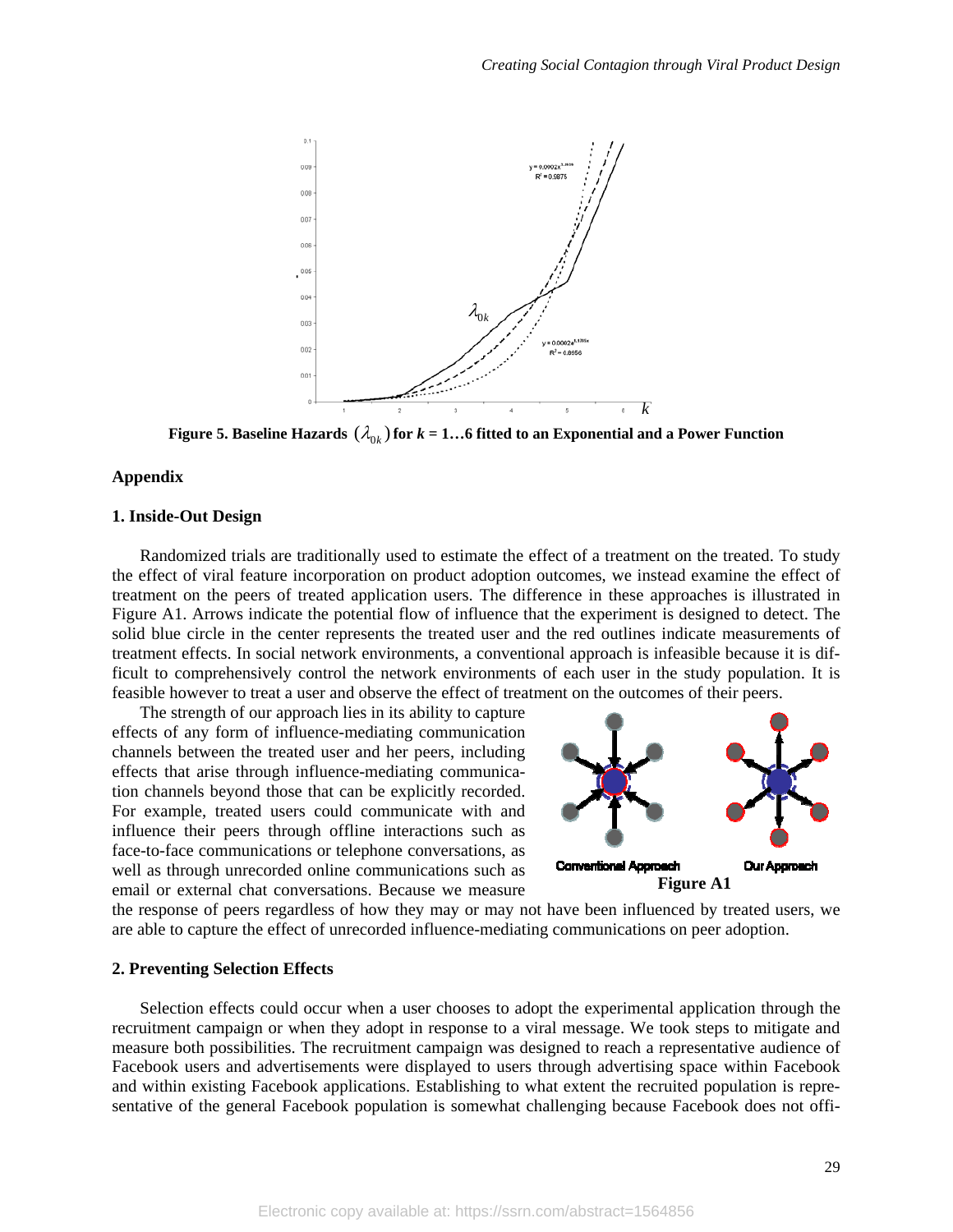cially publish demographic statistics of their user base. However, through the use of a recently released social targeting advertisement service provided by Facebook, it is possible to obtain some official demographic statistics. Age and gender demographics sampled through this API and published online by istrategylabs.com are compared to the same demographic ranges for recruited study population users in Figure 2. Though our sample has a slightly higher percentage of women than the Facebook population and users in our sample have a slightly higher average degree (150 compared with 130 in Facebook statistics), the demographics of our study population are comparable to that of the broader Facebook population and the published Facebook demographics fall within one standard deviation of study population sample means.

In addition to issues of selection surrounding the population of recruited users, application users that adopt due to peer influence may be subject to selection effects and may be fundamentally different from application users that adopted via initial recruitment. It could be that users who use the viral features and peers of users who use viral features are systematically different from randomly selected Facebook users. We avoid these sources of selection bias in our analyses by only considering initially recruited users in the randomized treatment group to which they were assigned. Peers of recruited users only contribute to local network peer adoption of originally recruited users and are not themselves used as test subjects.



**Figure A2** 

#### **3. Preventing Leakage and Contamination**

In randomized trials in network environments, users assigned to different treatment groups may not be strictly isolated from one another. This raises the concern that information leakage through indirect network pathways may contaminate the results of the study. It is important to note that in traditional studies, whether or not the network is measured, relationships may still exist between treatment and control populations that create leakage effects. One benefit of our design is that we systematically observe how individuals in the study are connected, enabling us to measure and prevent leakage.

Several factors reduce the likelihood that leakage is affecting our results. First, because treatment assignment is randomized, any leakage will be uncorrelated with treatment assignment and cannot account for the observed differences in responses to treatments. While it is possible that leakage will on average provide some common information to peers of treated users uniformly across the treatment designations, this effect should only serve to make our estimates across treatment groups more conservative as leakage should reduce differences between control and treatment groups. Second, information flows between individuals in a network typically decay rapidly with network distance (Wu et al 2004, Aral et al 2007). While all users may be connected through long friendship paths, leakage will diminish over successive hops in each path.

Nonetheless, leakage effects could downward bias our estimates of treatment effects toward zero and we therefore take several steps to prevent leakage. First, in hazard rate models, we only examine peers of initially recruited adopters. In addition to avoiding potential selection issues mentioned above, this also excludes individuals (and their potential adopter peers) that adopt in chains within a local neighborhood lessening leakage effects. Such individuals are likely to share more and shorter indirect paths with existing adopters than a randomly chosen peer, as a consequence of clustering and mutuality (Newman 2003).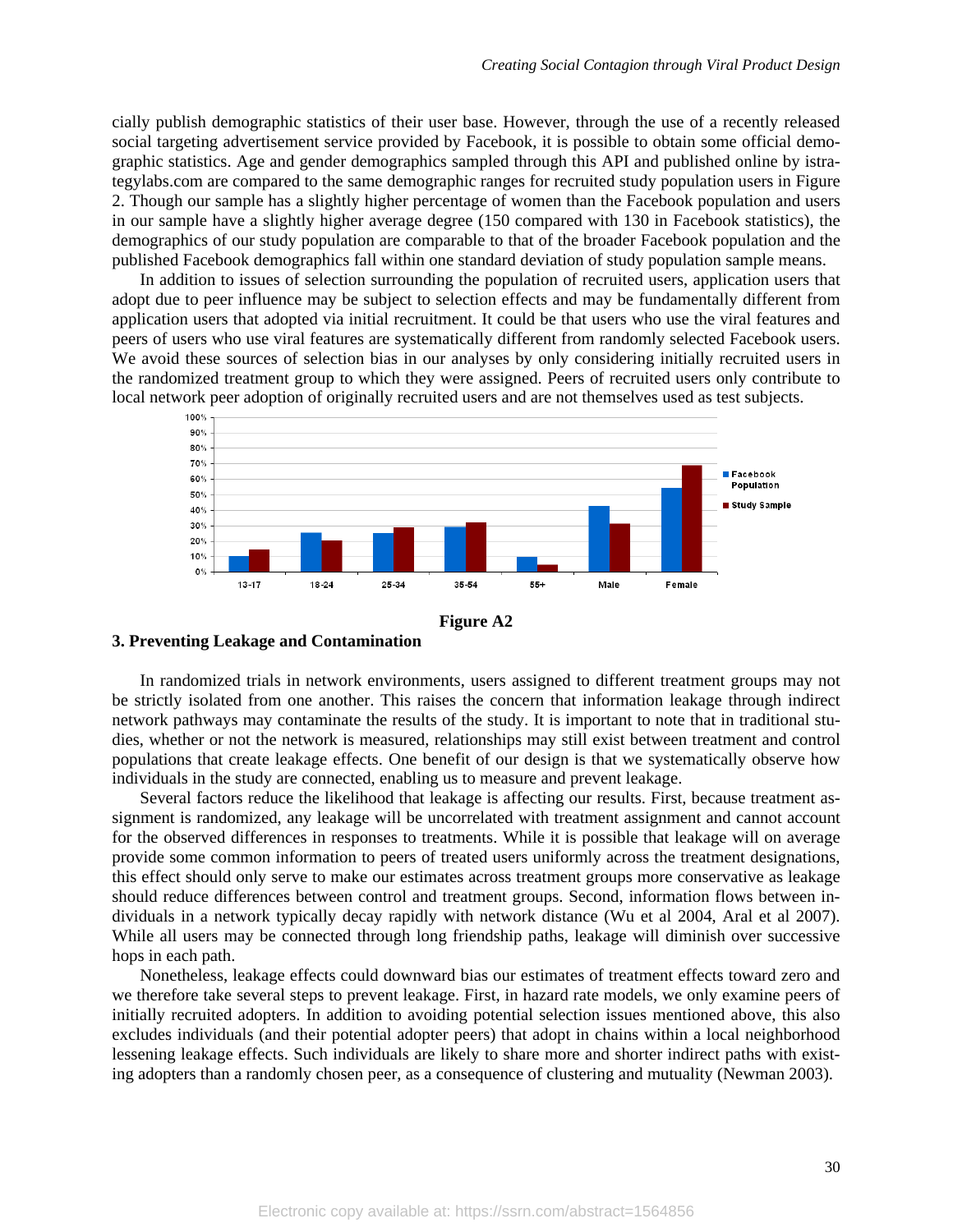Second, we account for users with multiple treated peers (of similar and/or different treatments). Existence of peers of multiple treated application users leads to two potential complications. First, users may be peers of multiple treated users from different treatment groups making it impossible to link their treatment effects to a single treatment. Second, peers of multiple treated users that belong to the same treatment group are clearly classified as peers of either baseline, active-personalized or passive-broadcast users; however measurements of their response may be incorrectly estimated as a consequence of being subject to influence from multiple treated friends. A peer with multiple treated friends in a given viral treatment group may exhibit an adoption outcome or time to adoption that is systematically different from those of peers with only one treated friend. These two scenarios are displayed in Figure A3.



The nature of treatment randomization does not allow us to simultaneously guarantee that all treated friends of a peer will receive the same treatment. Consequently we treat peers with multiple treated friends as contaminated as soon as they become so and exclude them from our analysis. This procedure could underestimate the effect of clusters of adoption on the time to adoption or number of adopters in a local network neighborhood, however if this is the case, it will do so in a manner that is the same for all treatment types. Furthermore, as treatment groups are randomized, there can be no systematic correlation between the type of treatment received by a user and that received by her subsequent adopter peer.

The procedure that we adopt for designating a peer as contaminated is detailed in Figure A4. The initially recruited adopter, labeled R, adopts at time  $(t_0)$ . Two peers of user R, labeled 1 and 2, adopt at subsequent times  $t_1$  and  $t_2$  respectively. In panel (a) for times  $t > t_1$ , peer 2 has multiple treated peers (R and 1) that may have been assigned different treatments. Peer 2 is therefore considered contaminated for times t  $> t<sub>1</sub>$ . In panel (b) a similar situation occurs, but no link exists between peers 1 and 2 and consequently neither user is considered contaminated. In our analysis, when a peer is designated as contaminated, she is removed from the hazard rate model for subsequent time periods. This procedure appropriately retains the maximal empirical support for hazard rate estimation and parameterizes our ignorance of what might happen subsequent to a user's contamination. The right-censoring of contaminated subjects has become standard practice in randomized clinical trials where a patient in a randomized treatment group undergoes some characteristic change that is beyond the researcher's control. Furthermore, by including rightcensored observations in our data rather than truncating the data, we avoid problems caused by data truncation that could lead to spurious evidence of contagion (Van den Bulte and Iyengar, 2010).

We note that the exclusion of peers with multiple treated friends does not preclude measurement of network externalities. Peers of treated users that become adopters but are not connected are considered uncontaminated and are included in our analysis. For two peers of a treated user that are connected and eventually become adopters, the initial peer adopter is included in our analysis and only the peer that subsequently adopts is considered contaminated and excluded for all times subsequent to contamination. These procedures enable a tightly controlled randomized trial of peer influence that addresses the potential for selection and leakage effects.

#### **4. Robustness Checks for Different Hazard Model Specifications**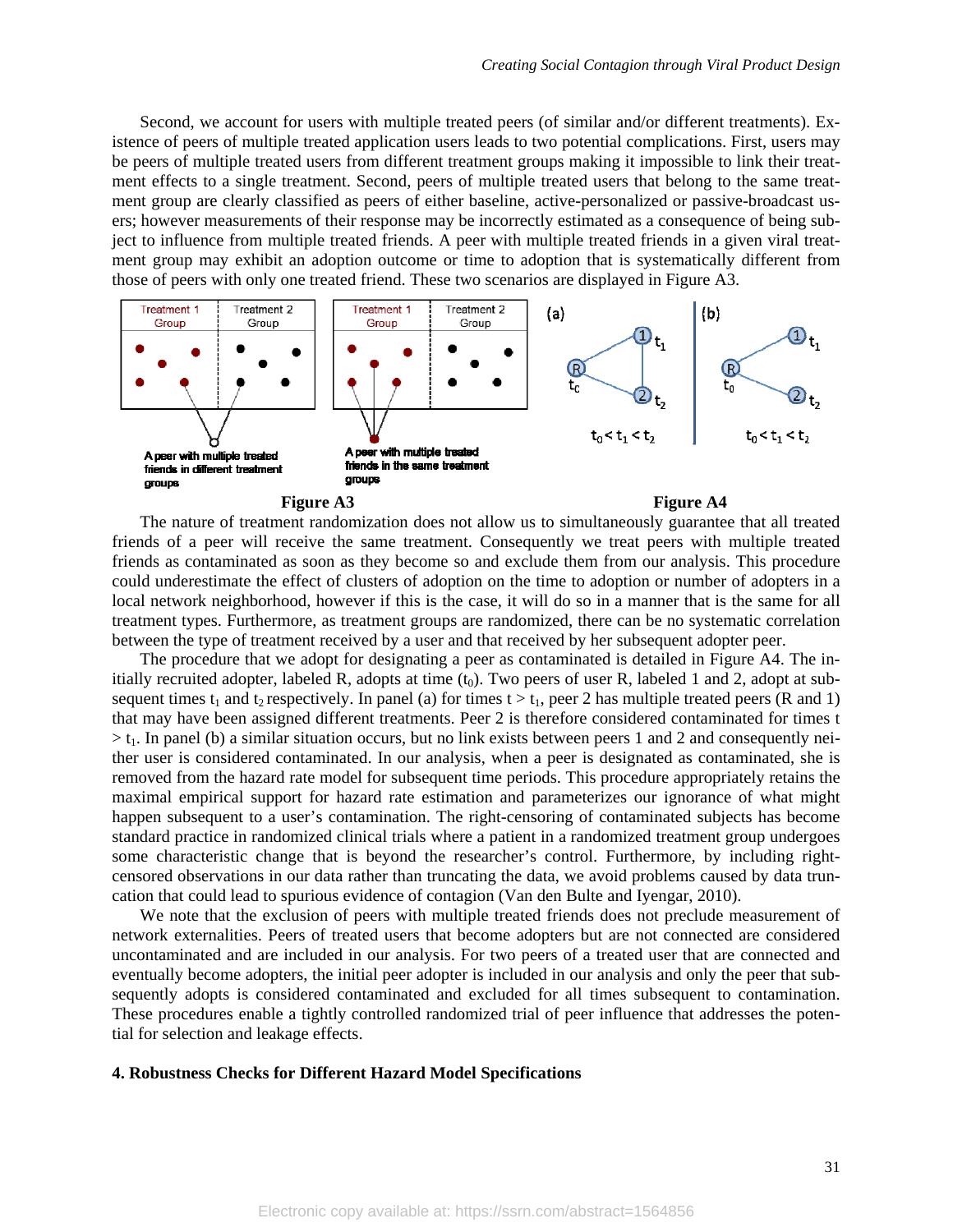There are a limited number of survival models that apply to contexts with multiple failures. Among these models, the variance-corrected stratified proportional hazards model reported in the paper is the most appropriate specification given the structure of our data and the parameters we estimate. However, we also checked multiple other hazard model specifications in order to test the robustness of our results to changes in model specification and estimation strategy. For good reviews of appropriate specifications of survival models in multiple failure data we recommend Wei and Glidden (1997) and Ezell et al (2003).

Table A1 reports results of different hazard model specifications, all of which are similar to our own. We report the original variance-corrected stratified proportional hazards model specification detailed in the paper in Column 1. Column 2 reports an accelerated failure time model with a log-logistic survival distribution. Column 3 reports an exponential regression with log relative-hazard form. Column 4 reports results from a traditional Anderson-Gill model. Column 5 introduces a time-dependent covariate measuring the number of prior adopters to the traditional Anderson-Gill specification to capture the dependence structure among recurrence times which in our original model is captured by the adoption event strata *k*. Column 6 reports a Prentice William and Peterson proportional hazards specification with time dependent strata. Finally, Column 7 reports results of a Wei Lin and Weissfeld marginal risk set model. We note that all specifications produce similar results. However, we are most confident in our original specification which is best suited to our context and data.

| <b>Table A1: Robustness Checks for Different Model Specifications</b>                                               |               |            |            |                 |                 |                |            |  |
|---------------------------------------------------------------------------------------------------------------------|---------------|------------|------------|-----------------|-----------------|----------------|------------|--|
|                                                                                                                     |               |            | 3          |                 | 5               | 6              | 7          |  |
| Specification                                                                                                       | <b>VCSPHM</b> | AFT        | EXP        | AG <sub>1</sub> | AG <sub>2</sub> | <b>PWP</b>     | WLW        |  |
| Viral State $=$                                                                                                     | $2.51**$      | $-2.41**$  | $1.01***$  | $2.60***$       | $2.54***$       | $2.51***$      | $2.00*$    |  |
| Passive                                                                                                             | (.86)         | (1.16)     | (.35)      | (.91)           | (.87)           | (.865)         | (.78)      |  |
| Viral State $=$                                                                                                     | $3.31***$     | $-3.66***$ | $1.30***$  | $3.51***$       | $3.30***$       | $3.31***$      | $2.62**$   |  |
| Active                                                                                                              | (1.24)        | (1.22)     | (.39)      | (1.36)          | (1.26)          | (1.24)         | (1.02)     |  |
| Application                                                                                                         | $1.02***$     | $-.119***$ | $.015***$  | $1.02***$       | $1.02***$       | $1.02***$      | 1.00       |  |
| Activity                                                                                                            | (.003)        | (.039)     | (.003)     | (.003)          | (.003)          | (.003)         | (.002)     |  |
| Notifications                                                                                                       | $1.02***$     | $-115***$  | $.025***$  | $1.02***$       | $1.02***$       | $1.02***$      | $1.01***$  |  |
|                                                                                                                     | (.002)        | (.010)     | (.002)     | (.002)          | (.001)          | (.002)         | (.002)     |  |
|                                                                                                                     | $1.06**$      | $-.198$    | $.090**$   | $1.07*$         | $1.06**$        | $1.06**$       | 1.02       |  |
| Invites                                                                                                             | (.028)        | (.259)     | (.036)     | (.037)          | (.035)          | (.027)         | (.018)     |  |
| Prior Adopters                                                                                                      |               |            |            |                 | $1.50***$       |                |            |  |
|                                                                                                                     |               |            |            |                 | (.062)          |                |            |  |
| Time Dum-                                                                                                           | NO            | <b>YES</b> | <b>YES</b> | N <sub>O</sub>  | NO.             | N <sub>O</sub> | NO.        |  |
| mies                                                                                                                |               |            |            |                 |                 |                |            |  |
| Log                                                                                                                 | $-4542.58$    | $-2826.32$ | $-4136.53$ | $-5254.17$      | $-5212.88$      | $-4542.56$     | $-4561.56$ |  |
| Likelihood                                                                                                          |               |            |            |                 |                 |                |            |  |
| $X^2$ (d.f)                                                                                                         | 307.47***     |            | 1656.60*** | $412.65***$     | 435.88***       | 307.60***      | 109.17***  |  |
|                                                                                                                     | (5)           |            | (11)       | (5)             | (6)             | (5)            | (5)        |  |
| Observations                                                                                                        | 3929          | 3929       | 3929       | 3929            | 3929            | 3929           | 3929       |  |
| Notes: ***p< 001; **p< 05; *p< 10; Standard errors are clusters around users' local network neighborhoods. "VCSDHM" |               |            |            |                 |                 |                |            |  |

Notes: \*\*\*p<.001; \*\*p<.05; \*p<.10; Standard errors are clusters around users' local network neighborhoods. "*VCSPHM*": Variance Corrected Stratified Proportional Hazards Model as specified and reported in the paper; "*AFT*": Accelerated Failure Time Model with Log-Logistic Survival Distribution; "*EXP*": Exponential Regression with Log Relative-Hazard form; "*AG*": Anderson-Gill Model; "*PWP*": Prentice William and Peterson Proportional Hazards Model with Time Dependent Strata; "*WLW*": Wei Lin and Weissfeld Marginal Risk Set Model.

#### **References**

Andersen, P. K. and Gill, R. D. (1982) "Cox's regression model for counting processes: a large sample study," *The Annals of Statistics*, Vol. 10, No. 4 (1982) , pp. 1100-1120

Aral, S., E. Brynjolfsson, M. Van Alstyne. 2007. Productivity effects of information diffusion in networks. *Proceedings of the 28th Annual International Conference on Information Systems*. Montreal, CA.

Ezell ME, Land KC, & Cohen LE (2003) Modeling Multiple Failure Time Data: A Survey of Variance–